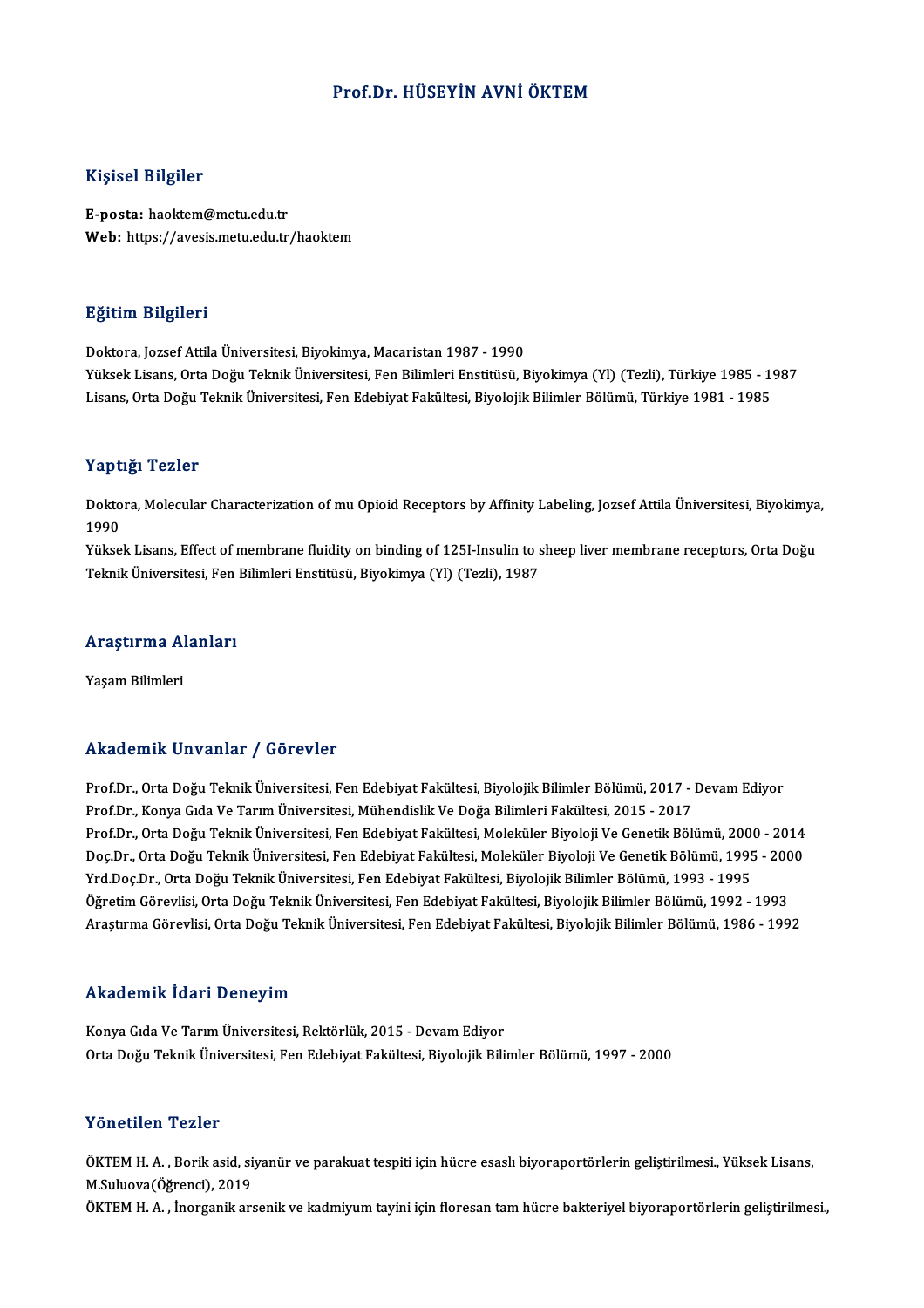Doktora,E.Elçin(Öğrenci),2019

Doktora, E.Elçin(Öğrenci), 2019<br>ÖKTEM H. A. , Genetiği değiştirilmiş organizma (GDO) tespiti için ilmiğe dayalı izotermal çoğaltma (LAMP) tabanlı<br>akulama platformu geliştirilmesi, Vülsek Lisana A Nazk(Öğrengi), 2019 Doktora, E.Elçin(Öğrenci), 2019<br>ÖKTEM H. A. , Genetiği değiştirilmiş organizma (GDO) tespiti için ilmiğe d<br>algılama platformu geliştirilmesi, Yüksek Lisans, A.Nazlı(Öğrenci), 2019<br>ÖKTEM H. A., Eseli tanısı isin pöldeik esi ÖKTEM H. A. , Genetiği değiştirilmiş organizma (GDO) tespiti için ilmiğe dayalı izotermal çoğaltma (LAMP) tabanlı<br>algılama platformu geliştirilmesi, Yüksek Lisans, A.Nazlı(Öğrenci), 2019<br>ÖKTEM H. A. , E.coli tanısı için nü

algılama platformu geliştirilmesi,<br>ÖKTEM H. A. , E.coli tanısı için nü<br>Lisans, D.Bingöl(Öğrenci), 2019<br>ÖKTEM H. A. , Isıl dirancli vesil m ÖKTEM H. A. , E.coli tanısı için nükleik asit kaplanmış silika nanoparçacık tabanlı yatay akış testinin geliştirilmesi, Yükse<br>Lisans, D.Bingöl(Öğrenci), 2019<br>ÖKTEM H. A. , Isıl dirençli yeşil mikroalglerin antioksidan kapa

Lisans, D.Bingöl(Öğrenci), 2019<br>ÖKTEM H. A. , Isıl dirençli yeşil n<br>2018 ÖKTEM H. A. , Isıl dirençli yeşil mikroalglerin antioksidan kapasitesive biyoaktif bileşikleri., Doktora, O.Bulut(Öğrenci), 2018<br>YÜCEL A. M. , ÖKTEM H. A. , Development of nucleic acid coated nanoparticle based lateral flo

YÜCEL A. M., ÖKTEM H. A., Development of nucleic acid coated nanoparticle based lateral flow assay for Salmonella YÜCEL A. M. , ÖKTEM H. A. , Development of nucleic acid coated nanoparticle based lateral flow assay for Salmonella<br>detection, Yüksek Lisans, M.KAAN(Öğrenci), 2017<br>ÖKTEM H. A. , Evaluation of molasses and vinasse performan

detection, Yüksek Lisans,<br>ÖKTEM H. A. , Evaluation<br>I.ENGİN(Öğrenci), 2017<br>Ö<sup>KTEM H. A.</sup> Develenm ÖKTEM H. A. , Evaluation of molasses and vinasse performance for lipid production from green microalgae, Doktora,<br>I.ENGİN(Öğrenci), 2017<br>ÖKTEM H. A. , Development of immunoaffinity based detection platforms for food pathog

I.ENGİN(Öğrenci), 2017<br>ÖKTEM H. A. , Development of immunoaffinity based detection platforms for food pathogens, Doktora, D.ÇAM(Öğrenci),<br>2016 ÖKTEM H. A. , Development of immunoaffinity based detection platforms for food pathogens, Doktora, D.ÇAM(Öğrenci)<br>2016<br>YÜCEL A. M. , ÖKTEM H. A. , Development of newborn Galactosemia screening kits, Yüksek Lisans, S.YAĞMUR

2016<br>YÜCEI<br>2015<br>VÜCEI YÜCEL A. M. , ÖKTEM H. A. , Development of newborn Galactosemia screening kits, Yüksek Lisans, S.YAĞMUR<br>2015<br>YÜCEL A. M. , ÖKTEM H. A. , Transformation of tobacco with a nac type transcription factor, TaNAC69-1 and<br>sharast

2015<br>YÜCEL A. M. , ÖKTEM H. A. , Transformation of tobacco with a nac type transcription factor, TaNAC69-1 and<br>characterization of transgenic plants via molecular and physiological techniques, Doktora, A.EROĞLU(Öğrenci), 2 YÜCEL A. M., ÖKTEM H. A., Transformation of tobacco with a nac type transcription factor, TaNAC69-1 and characterization of transgenic plants via molecular and physiological techniques, Doktora, A.EROĞLU(Öğrenci), 2015<br>YÜCEL A. M. , ÖKTEM H. A. , Bio-fuel production from microalgae, Doktora, M.ONAY(Öğrenci), 2015<br>ÖKTEM H. A.

YÜCEI<br>ÖKTEI<br>2015<br>ÖVTEI ÖKTEM H. A. , YÜCEL A. M. , Yenidoğan galaktosemi tarama kitlerinin geliştirilmesi., Yüksek Lisans, S.Yağmur(Öğrenci)<br>2015<br>ÖKTEM H. A. , Öktem H., Hypericum perforatuml. dokularından hiperisin eldesinin optimizasyonu ve hi

2015<br>ÖKTEM H. A. , Öktem H., Hypericum perforatuml. dokularından hiperisin eldesinin optimizasyonu ve hiperisin<br>duyarlı güneş hücrelerinde uygulanabilirliliğinin değerlendirilmesi., Yüksek Lisans, Ö.Aktuna(Öğrenci), 2014<br>Ö ÖKTEM H. A. , Öktem H., Hypericum perforatuml. dokularından hiperisin eldesinin optimizasyonu ve hiperisinin boya<br>duyarlı güneş hücrelerinde uygulanabilirliliğinin değerlendirilmesi., Yüksek Lisans, Ö.Aktuna(Öğrenci), 2014

duyarlı güneş hücrelerinde uygulanabilir<br>ÖKTEM H. A. , Development of nucleic aci<br>Yüksek Lisans, O.BULUT(Öğrenci), 2014<br>ÖKTEM H. A., Development of reference ÖKTEM H. A. , Development of nucleic acid based lateral flow immunochromatic test platform for Salmonella de<br>Yüksek Lisans, O.BULUT(Öğrenci), 2014<br>ÖKTEM H. A. , Development of reference materials for GMO detection, Yüksek

Yüksek Lisans, O.BULUT(Öğrenci), 2014<br>ÖKTEM H. A. , Development of reference materials for GMO detection, Yüksek Lisans, B.BİROL(Öğrenci), 2014<br>ÖKTEM H. A. , Generation of aptamer against Salmonella serovar enteritidis and ÖKTEM H. A. , Development of reference materials for GMO detection, Yüksek Lisans, B.BİROL(Öğrenci), 2014<br>ÖKTEM H. A. , Generation of aptamer against Salmonella serovar enteritidis and development of aptamer-base<br>biosensor ÖKTEM H. A. , Generation of aptamer against Salmonella serovar enteritidis and development of aptamer-based ca<br>biosensor, Doktora, C.BAYRAÇ(Öğrenci), 2014<br>ÖKTEM H. A. , Development of sandwich type nucleic acid array platf

biosensor, Doktora, C.BAYRAÇ(Öğrenci), 2014<br>ÖKTEM H. A. , Development of sandwich type nucle<br>cancer, Yüksek Lisans, S.ATILGAN(Öğrenci), 2014<br>ÖKTEM H. A. , Development of diagnestis platform ÖKTEM H. A. , Development of sandwich type nucleic acid array platform for the detection of microRNAs in<br>cancer, Yüksek Lisans, S.ATILGAN(Öğrenci), 2014<br>ÖKTEM H. A. , Development of diagnostic platforms for single nucleoti

cancer, Yüksek Lisans, S.ATILGAN(Öğrenci), 2014<br>ÖKTEM H. A. , Development of diagnostic platforms for single nucleotide polymorphism detection, Doktora,<br>O.AKCA(Öğrenci), 2014 ÖKTEM H. A. , Development of diagnostic platforms for single nucleotide polymorphism detection, Doktora,<br>O.AKÇA(Öğrenci), 2014<br>ÖKTEM H. A. , Optimization of hypericin extraction from Hypericum perforatum L. tissues and eva

0.AKÇA(Öğrenci), 2014<br>ÖKTEM H. A. , Optimization of hypericin extraction from Hypericum perforatum L. ti<br>applicability in dye-sensitized solar cells, Yüksek Lisans, Ö.AKTUNA(Öğrenci), 2014<br>ÖKTEM H. A., Salmanella tanısı is applicability in dye-sensitized solar cells, Yüksek Lisans, Ö.AKTUNA(Öğrenci), 2014

ÖKTEM H. A. , Salmonella tanısı için nükleik asit tabanlı yatay akış immünokromatografik test platformunun geliştirilmesi., Yüksek Lisans, O.Bulut(Öğrenci), 2014

ÖKTEM H. A. , Development of nanoparticle and nanotextile based decontamination systems for biological agents, Yüksek<br>Lisans, Ö.KALMAN(Öğrenci), 2013 ÖKTEM H. A. , Development of nanoparticle and nanotextile based decontamination systems for biological agents, Yüks<br>Lisans, Ö.KALMAN(Öğrenci), 2013<br>ÖKTEM H. A. , Bor taşıyıcısı HvBor1a geninin tütüne (Nicotiana tabacum) ak

Lisans, Ö.KALMAN(Öğrenci), 2013<br>ÖKTEM H. A. , Bor taşıyıcısı HvBor1a ger<br>Yüksek Lisans, D.SELİN(Öğrenci), 2012<br>ÖKTEM H. A. Misroarray based express ÖKTEM H. A. , Bor taşıyıcısı HvBor1a geninin tütüne (Nicotiana tabacum) aktarılması ve transgenik bitkilerin analizleri,<br>Yüksek Lisans, D.SELİN(Öğrenci), 2012<br>ÖKTEM H. A. , Microarray based expression profiling of barley u

Yüksek Lisans, D.SELİN(Öğrenci), 2012<br>ÖKTEM H. A. , Microarray based expression profiling of barley under boron stress and cloning of 3H boron tolerance<br>gene, Doktora, M.TUFAN(Öğrenci), 2012 ÖKTEM H. A. , Microarray based expression profiling of barley under boron stress and cloning of 3H boron tolerance<br>gene, Doktora, M.TUFAN(Öğrenci), 2012<br>ÖKTEM H. A. , Expression analysis of NAC type transcription factors o

gene, Doktora, M.TUFAN(Öğrenci), 2<br>ÖKTEM H. A. , Expression analysis of<br>Doktora, M.CENGİZ(Öğrenci), 2011<br>ÖKTEM H. A. , Isolation and sharasts ÖKTEM H. A. , Expression analysis of NAC type transcription factors on wheat seedlings under abiotic stress conditions,<br>Doktora, M.CENGİZ(Öğrenci), 2011<br>ÖKTEM H. A. , Isolation and characterization of taq DNA polymerase an

Doktora, M.CENGİZ(Öğrenci), 2011<br>ÖKTEM H. A. , Isolation and characterization of taq DNA polymerase and optimization and validation of newly designed<br>thermal cyclers, Yüksek Lisans, L.YILDIZ(Öğrenci), 2011 ÖKTEM H. A. , Isolation and characterization of taq DNA polymerase and optimization and validation of newly de<br>thermal cyclers, Yüksek Lisans, L.YILDIZ(Öğrenci), 2011<br>ÖKTEM H. A. , In vitro selection of DNA aptamers to Gli

thermal cyclers, Yüksek Lisans, L.YILDIZ(Öğrenci), 2011<br>ÖKTEM H. A. , In vitro selection of DNA aptamers to Glioblastoma multiforme, Doktora, A.TAHİR(Öğrenci), 2011<br>ÖKTEM H. A. , Transformation of potato with MYB4 transcri ÖKTEM H. A. , In vitro selection of DNA aptamers to Glioblastoma multiforme, Doktora<br>ÖKTEM H. A. , Transformation of potato with MYB4 transcription factor and evaluation<br>gene expression profiles in transgenic plants, Dokto ÖKTEM H. A. , Transformation of potato with MYB4 transcription factor and evaluation of abiotic stress tole<br>gene expression profiles in transgenic plants, Doktora, G.KALEMTAŞ(Öğrenci), 2011<br>ÖKTEM H. A. , Development of sal

gene expression profiles in transgenic plants, Doktora, G.KALEMTAŞ(Öğrenci), 2011<br>ÖKTEM H. A. , Development of salt resistant transgenic plants by using TaNHX1 and TaSTR genes, Doktora,<br>M.KAVAS(Öğrenci), 2011

ÖZEN C., ÖKTEM H. A., Development of a sandwich-type dna array platform for the detection of label-free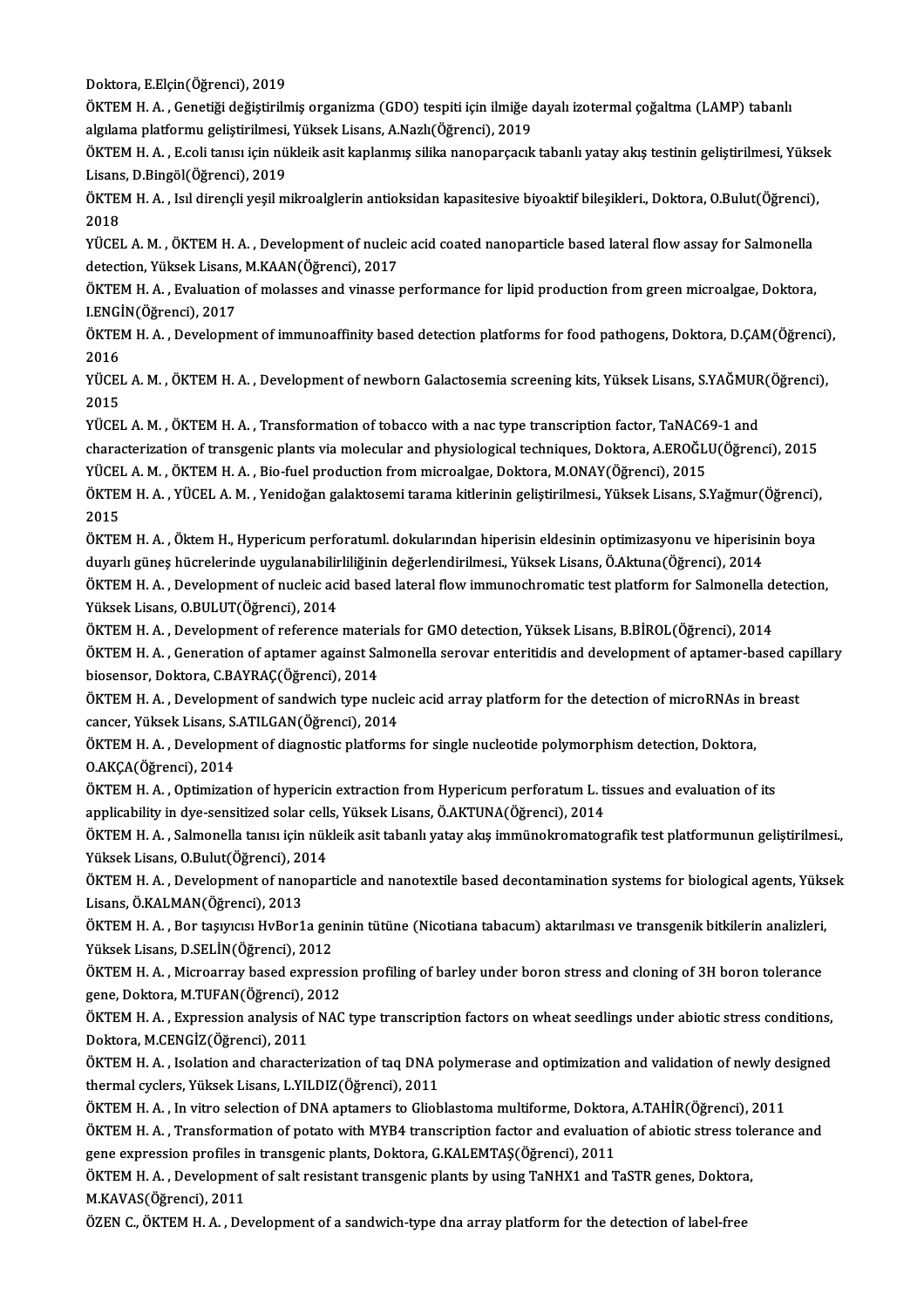oligonucleotide targets,YüksekLisans,S.CANSIZ(Öğrenci),2010

oligonucleotide targets, Yüksek Lisans, S.CANSIZ(Öğrenci), 2010<br>ÖKTEM H. A. , Öktem H., İşaretlenmemiş PZR ürünlerini kullanarak bitkilerden transgenik elementlerin tespiti için<br>Alizanuklestit tabanlı sandyiş diri platform oligonucleotide targets, Yüksek Lisans, S.CANSIZ(Öğrenci), 2010<br>ÖKTEM H. A. , Öktem H., İşaretlenmemiş PZR ürünlerini kullanarak bitkilerden transgenik elementler<br>oligonukleotit tabanlı sandviç dizi platformunun geliştiril ÖKTEM H. A. , Öktem H., İşaretlenmemiş PZR ürünlerini kullanarak bitkilerden transgenik elementlerin tespiti için<br>oligonukleotit tabanlı sandviç dizi platformunun geliştirilmesi., Yüksek Lisans, F.Gül(Öğrenci), 2010<br>ÖKTEM

oligonukleotit tabanlı sandviç dizi platform<br>ÖKTEM H. A. , Optimization of mature emb<br>Yüksek Lisans, A.BATTAL(Öğrenci), 2010<br>ÖKTEM H. A. , Develenment of an eligonye ÖKTEM H. A. , Optimization of mature embryo based regeneration and genetic transformation of Turkish wheat c<br>Yüksek Lisans, A.BATTAL(Öğrenci), 2010<br>ÖKTEM H. A. , Development of an oligonucleotide based sandwich array platf

Yüksek Lisans, A.BATTAL(Öğrenci), 2010<br>ÖKTEM H. A. , Development of an oligonucleotide based sandwich array platform for the detectior<br>elements from plant sources using label-free PCR products, Yüksek Lisans, F.GÜL(Öğrenci ÖKTEM H. A. , Development of an oligonucleotide based sandwich array platform for the detection of transg<br>elements from plant sources using label-free PCR products, Yüksek Lisans, F.GÜL(Öğrenci), 2010<br>ÖKTEM H. A. , Develop

elements from plant sources using label-free PCR products, Yüksek Lisans, F.GÜL(Öğrenci), 2010<br>ÖKTEM H. A. , Development of acetylcholinesterase biosensor for the detection of pesticides, Yüksek Lisans,<br>M.KAVRUK(Öğrenci), ÖKTEM H. A. , Development of acetylcholinesterase biosensor for the detection of pesticides, Yüksek Lisans,<br>M.KAVRUK(Öğrenci), 2010<br>ÖZEN C., ÖKTEM H. A. , The development of alkaline phosphatase based paper bioreporter for

M.KAVRUK(Öğrenci), 2010<br>ÖZEN C., ÖKTEM H. A. , The development of alkaline phosph<br>pasteurization, Yüksek Lisans, C.KARAKAŞ(Öğrenci), 2009<br>ÖKTEM H. A., Effect of drought and selt stresses on antiovi ÖZEN C., ÖKTEM H. A. , The development of alkaline phosphatase based paper bioreporter for evaluation of milk<br>pasteurization, Yüksek Lisans, C.KARAKAŞ(Öğrenci), 2009<br>ÖKTEM H. A. , Effect of drought and salt stresses on ant

pasteurization, Yüksek Lisans, C.KARAKAŞ(Öğrenci), 2009<br>ÖKTEM H. A. , Effect of drought and salt stresses on antioxidant defense system and physiology of lentil (Lens culinaris<br>M. ) seedlings, Yüksek Lisans, O.ERCAN(Öğrenc ÖKTEM H. A. , Effect of drought and salt stresses on antioxidant defense system and physiology of lentil (Lens culinar<br>M. ) seedlings, Yüksek Lisans, O.ERCAN(Öğrenci), 2008<br>ÖKTEM H. A. , Effect of drought and salt stresses

M. ) seedlings, Yüksek Lisans, O.ERCAN(Öğrenci), 2008<br>ÖKTEM H. A. , Effect of drought and salt stresses on the gene experiments M.) seedlings, Yüksek Lisans, E.AKSOY(Öğrenci), 2008<br>ÖKTEM H. A. , Pegeneration of lentil (Len ÖKTEM H. A. , Effect of drought and salt stresses on the gene expression levels of antioxidant enzymes in lentil (L<br>culinaris M.) seedlings, Yüksek Lisans, E.AKSOY(Öğrenci), 2008<br>ÖKTEM H. A. , Regeneration of lentil (Lens

culinaris M.) seedlings, Yüksek Lisans, E.AKSOY(Öğrenci), 2008<br>ÖKTEM H. A. , Regeneration of lentil (Lens culinaris Medik) and genetic tran<br>tumefaciens-mediated gene transfer, Doktora, U.ÇELİKKOL(Öğrenci), 2008<br>ÖKTEM H. A. ÖKTEM H. A. , Regeneration of lentil (Lens culinaris Medik) and genetic transformation by using Agrobacter<br>tumefaciens-mediated gene transfer, Doktora, U.ÇELİKKOL(Öğrenci), 2008<br>ÖKTEM H. A. , Development of paper type tyro

tumefaciens-mediated gene transfer, Doktora, U.ÇELİKKOL(Öğrenci), 2008<br>ÖKTEM H. A. , Development of paper type tyrosinase biosensor, Yüksek Lisans, Ö.ŞENYURT(Öğrenci), 2008<br>ÖKTEM H. A. , Development of QCM based DNA biosen İ.KARAMOLLAOĞLU(Öğrenci),2007 ÖKTEM H. A. , Development of QCM based DNA biosensors for detection of genetically modified organisms, Doktora,<br>İ.KARAMOLLAOĞLU(Öğrenci), 2007<br>ERSON BENSAN A. E. , ÖKTEM H. A. , Transformation of Nicotiana tabacum plants w

İ.KARAMOLLAOĞLU(Öğrenci), 2007<br>ERSON BENSAN A. E. , ÖKTEM H. A. , Transformation of Nicotiana tabacum plants with Na+/H+ antiporter (AtNI<br>gene isolated from Arabidopsis thaliana for evaluation of salt tolerance, Yüksek Li ERSON BENSAN A. E. , ÖKTEM H. A. , Transformation of Nicotiana tabacum plants with Na+/H+ antiporter (AtNHX1<br>gene isolated from Arabidopsis thaliana for evaluation of salt tolerance, Yüksek Lisans, F.AYSİN(Öğrenci), 2007<br>Ö gene isolated from Arabidopsis thaliana<br>ÖKTEM H. A. , Plazmit DNA saflaştırılmas<br>Yüksek Lisans, M.ÜRÜN(Öğrenci), 2006<br>ÖKTEM H. A. , Antimilmobiyal pflp genini

ÖKTEM H. A. , Plazmit DNA saflaştırılması işleminde kullanılmak üzere magnetik afinite mikrokürelerin hazırlanma<br>Yüksek Lisans, M.ÜRÜN(Öğrenci), 2006<br>ÖKTEM H. A. , Antimikrobiyal pflp geninin tütüne aktarılması ve transgen Yüksek Lisans, M.ÜRÜN(Öğrenci), 2006<br>ÖKTEM H. A. , Antimikrobiyal pflp geninin tütüne aktarılması ve transgenik bitkilerin geliştirilmesi, Yüksek Lisans,<br>T.Tuncer(Öğrenci), 2006<br>ÖKTEM H. A. , Identification and characteriz ÖKTEM H. A. , Antimikrobiyal pflp geninin tütüne aktarılması ve transgenik bitkilerin geliştirilmesi, Yüksek Lisans,

bollworm (helicoverpa armigera), Doktora, E.ÖZGÜR(Öğrenci), 2006 ÖKTEM H. A. , Identification and characterization of hydrolytic enzymes of sunn pest (eurygaster integriceps) and<br>bollworm (helicoverpa armigera), Doktora, E.ÖZGÜR(Öğrenci), 2006<br>ÖKTEM H. A. , Nohutta (cicer arietinum L. c

bollworm (helicoverpa armigera), Doktora, E.ÖZGÜR(Ö)<br>ÖKTEM H. A. , Nohutta (cicer arietinum L. cv. Gökçe) seç<br>optimizasyonu, Yüksek Lisans, M.Tufan(Öğrenci), 2005<br>ÖKTEM H. A. , Optimiration of tissue sulture, reseperatio ÖKTEM H. A. , Nohutta (cicer arietinum L. cv. Gökçe) seçme koşulları ve agrobakteriye dayalı transformasyonun<br>optimizasyonu, Yüksek Lisans, M.Tufan(Öğrenci), 2005<br>ÖKTEM H. A. , Optimization of tissue culture, regeneration

optimizasyonu, Yüksek Lisans, M.Tufan(Öğrenci), 2005<br>ÖKTEM H. A. , Optimization of tissue culture, regeneration and Agrobacterium mediated transfo<br>winter wheat cultivars (Kızıltan-91 and Bezostaja-01), Yüksek Lisans, M.KAV ÖKTEM H.A. , Optimization of tissue culture, regeneration and Agrobacterium mediated transformation parameters in

winter wheat cultivars (Kızıltan-91 and Bezostaja-01), Yüksek Lisans, M.KAVAS(Öğrenci), 2005<br>ÖKTEM H. A. , Lipitlerin opioid reseptörlerinin bağlanma özellikleri üzerine etkisi, Doktora, S.Apaydın(Öğrenci), 2005<br>ÖKTEM H. A ÖKTEM H. A. , Lipitlerin opioid reseptörlerinin bağlanma özellikleri üzerine etkisi, Doktora, S.Apaydın(Öğrenci), 2005<br>ÖKTEM H. A. , Optimisation of Agrobacterium mediated gene transfer and micrografting systems in lentil

ÖKTEM H. A. , Optimisation of Agrobacterium mediated gene transfer and micrografting systems in lentil (Lens culinari:<br>Medik), Yüksek Lisans, H.KAMÇI(Öğrenci), 2004<br>ÖKTEM H. A. , Optimization of regeneration and Agrobacter ÖKTEM H. A. , Optimization of regeneration and Agrobacterium mediated transformation of wheat (Triticum aestivum<br>L.cv. Yüreğir 89), Yüksek Lisans, D.DEMİRBAŞ(Öğrenci), 2004 ÖKTEM H. A. , Optimization of regeneration and Agrobacterium mediated transformation of wheat (Triticum aestivum<br>L.cv. Yüreğir 89), Yüksek Lisans, D.DEMİRBAŞ(Öğrenci), 2004<br>ÖKTEM H. A. , Extension of flower longevity in tr

L.cv. Yüreğir 89), Yüksek Lisans, D.<br>ÖKTEM H. A. , Extension of flower<br>Lisans, B.DEÇANİ(Öğrenci), 2004<br>ÖKTEM H. A. , Ontimization of a re ÖKTEM H. A. , Extension of flower longevity in transgenic plants via antisense blockage of ethylene biosynthesis,<br>Lisans, B.DEÇANİ(Öğrenci), 2004<br>ÖKTEM H. A. , Optimization of a regeneration and transformation system for l

Lisans, B.DEÇANİ(Öğrenci), 2004<br>ÖKTEM H. A. , Optimization of a regeneration and transformation system for lentil (Lens culinaris M.,cv.Sultan-I)<br>cetyledonary petioles and epicoyyls, Yüksek Lisans, A.TAHİR(Öğrenci), 2004 ÖKTEM H. A. , Optimization of a regeneration and transformation system for lentil (Lens culinaris M.,cv.Sultan-I)<br>cetyledonary petioles and epicoyyls, Yüksek Lisans, A.TAHİR(Öğrenci), 2004<br>ÖKTEM H. A. , Evaluation of salt

Cetyledonary petioles and epicoyyls<br>ÖKTEM H. A. , Evaluation of salt tole<br>Doktora, F.SELÇUK(Öğrenci), 2004<br>ÖKTEM H. A. Morgimek katileden n ÖKTEM H. A. , Evaluation of salt tolerance in STO transformed Arabidopsis thaliana and Nicotiana tabacum plants,<br>Doktora, F.SELÇUK(Öğrenci), 2004<br>ÖKTEM H. A. , Mercimek kotiledon petiollerinde rejenerasyon ve transformasyo

Doktora, F.SELÇUK(Öğrenci), 20<br>ÖKTEM H. A. , Mercimek kotiled<br>Lisans, A.Tahir(Öğrenci), 2004<br>ÖKTEM H. A. , Ontimization of ra ÖKTEM H. A. , Mercimek kotiledon petiollerinde rejenerasyon ve transformasyon sistemlerinin optimizasyonu., Yüksel<br>Lisans, A.Tahir(Öğrenci), 2004<br>ÖKTEM H. A. , Optimization of regeneration and transformation conditions for

Lisans, A.Tahir(Öğrenci), 2004<br>ÖKTEM H. A. , Optimization of regeneration and transformation conditions for chickpea (Cicer arietinum L.), Doktora,<br>M.AKBULUT(Öğrenci), 2003 ÖKTEM H. A. , Optimization of regeneration and transformation conditions for chickpea (Cicer arietinum L.), Doktora,<br>M.AKBULUT(Öğrenci), 2003<br>ÖKTEM H. A. , Effect of boron toxicity on antioxidant enzyme activities of sensi

M.AKBULUT(Öğrenci), 2003<br>ÖKTEM H. A. , Effect of boron toxicit<br>Lisans, E.KARABAL(Öğrenci), 2002<br>ÖVTEM H. A. , Ontimization of an int ÖKTEM H. A. , Effect of boron toxicity on antioxidant enzyme activities of sensitive and resistant barley cultivars, Yüksek<br>Lisans, E.KARABAL(Öğrenci), 2002<br>ÖKTEM H. A. , Optimization of an integrated bombardment and agrob

Lisans, E.KARABAL(Öğrenci), 2002<br>ÖKTEM H. A. , Optimization of an integrated bombardment and agrobacterium infiltration based transformation system<br>for lentil, Yüksek Lisans, U.ÇELİKKOL(Öğrenci), 2002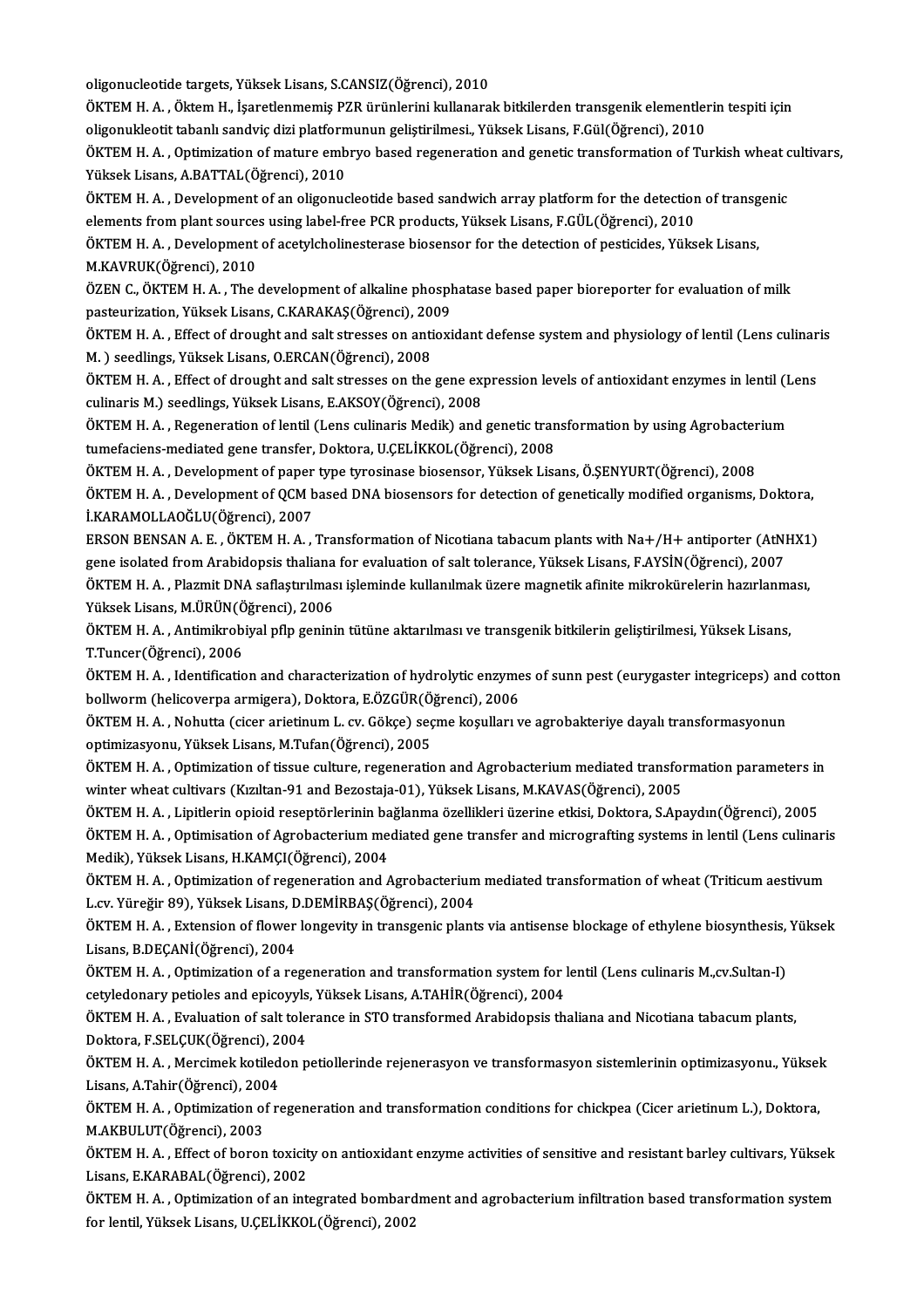ÖKTEM H. A. , Genetic transformation of potato with P5CS gene and evaluation of salt resistance in transgenic plants,<br>Viktork Ligans, M.S.M.N.(Öğrensi), 2002 ÖKTEM H. A. , Genetic transformation of<br>Yüksek Lisans, M.SİMİN(Öğrenci), 2002<br>ÖKTEM H. A., Effect of salt strass on the ÖKTEM H. A. , Genetic transformation of potato with P5CS gene and evaluation of salt resistance in transgenic plants,<br>Yüksek Lisans, M.SİMİN(Öğrenci), 2002<br>ÖKTEM H. A. , Effect of salt stress on the antioxidant defense sys

Yüksek Lisans, M.SİMİN (Öğrenc<br>ÖKTEM H. A. , Effect of salt stres<br>E.BANDEOĞLU (Öğrenci), 2001<br>Ö<sup>LTEM H.</sub> A. , Constis transform</sup> ÖKTEM H. A. , Effect of salt stress on the antioxidant defense system in lentil (Lens culinaris M.) seedlings, Yüksek<br>E.BANDEOĞLU(Öğrenci), 2001<br>ÖKTEM H. A. , Genetic transformation of tobacco with Hs1(pro-1) gene and eval

E.BANDEOĞLU(Öğrenci), 2001<br>ÖKTEM H. A. , Genetic transformation of tobacco with Hs1(pro-1) gene and evaluation of nematode resistance in<br>transgenic plants, Yüksek Lisans, Ç.ALTUN(Öğrenci), 2001 ÖKTEM H. A. , Genetic transformation of tobacco with Hs1(pro-1) gene and evaluation of nematode resistance in<br>transgenic plants, Yüksek Lisans, Ç.ALTUN(Öğrenci), 2001<br>ÖKTEM H. A. , Öktem H., Genetic transformation of tobac

transgenic plants, Yüksek Lisans, Ç.ALTUN(Öğrenci), 2001<br>ÖKTEM H. A. , Öktem H., Genetic transformation of tobacco v<br>in transgenic plants, Yüksek Lisans, Ç.Altun(Öğrenci), 2001<br>ÖKTEM H. A., Cenetic manipulation of tobacco ÖKTEM H. A. , Öktem H., Genetic transformation of tobacco with HS1(PRO1) gene and evaluation of nemato<br>in transgenic plants, Yüksek Lisans, Ç.Altun(Öğrenci), 2001<br>ÖKTEM H. A. , Genetic manipulation of tobacco against osmot

in transgenic plants, Yüksek Lisans, Ç.Altun(Öğrenci), 2001<br>ÖKTEM H. A. , Genetic manipulation of tobacco against osmotic stress via proline overproduction, Doktora,<br>F.EYİDOĞAN(Öğrenci), 2001 ÖKTEM H. A. , Genetic manipulation of tobacco against osmotic stress via proline overproduction, Doktora,<br>F.EYİDOĞAN(Öğrenci), 2001<br>ÖKTEM H. A. , Agrobacterium-mediated genetic transformation and microtuberization of potat

F.EYİDOĞAN(Öğrenci), 2001<br>ÖKTEM H. A. , Agrobacterium-mediated genetic tran:<br>Yüksek Lisans, İ.KARAMOLLAOĞLU(Öğrenci), 2000<br>ÖKTEM H. A. Öltem H. Jeolation and bioshemisel sk ÖKTEM H. A. , Agrobacterium-mediated genetic transformation and microtuberization of potato (solanum tube<br>Yüksek Lisans, İ.KARAMOLLAOĞLU(Öğrenci), 2000<br>ÖKTEM H. A. , Öktem H., Isolation and biochemical characterization of

Yüksek Lisans, İ.KARAMOLLAOĞLU(Öğrenci), 2000<br>ÖKTEM H. A. , Öktem H., Isolation and biochemical characterizat<br>(Phaseolus vulgaris L.), Yüksek Lisans, Z.Akyol(Öğrenci), 2000<br>ÖKTEM H. A., Physiologisel and biochemical senest ÖKTEM H. A. , Öktem H., Isolation and biochemical characterization of a-Amylase inhibitor from common bean<br>(Phaseolus vulgaris L.), Yüksek Lisans, Z.Akyol(Öğrenci), 2000<br>ÖKTEM H. A. , Physiological and biochemical aspects

(Phaseolus vulgaris L.), Yükse<br>ÖKTEM H. A. , Physiological an<br>H.MAHBOOBİ(Öğrenci), 2000<br>ÖVTEM H. A. , Constis divensit

ÖKTEM H. A. , Physiological and biochemical aspects of boron toxicity in wheat and barley, Doktora,<br>H.MAHBOOBİ(Öğrenci), 2000<br>ÖKTEM H. A. , Genetic diversity of wheat gluten proteins and their importance in dough making pr H.MAHBOOBİ(Öğrenci), 2000<br>ÖKTEM H. A. , Genetic diversity of w<br>Doktora, V.CENGİZ(Öğrenci), 2000<br>ÖKTEM H. A. , Isesstien and biosber ÖKTEM H. A. , Genetic diversity of wheat gluten proteins and their importance in dough making properties of flour,<br>Doktora, V.CENGİZ(Öğrenci), 2000<br>ÖKTEM H. A. , Isocation and biochemical characterization of alfa-amylase i

Doktora, V.CENGİZ(Öğrenci), 2000<br>ÖKTEM H. A. , Isocation and biochemical characteriza<br>vulgaris L.), Yüksek Lisans, Z.AKYOL(Öğrenci), 2000<br>HAMAMCLH, ÖKTEM H.A., Optimisation of tissus sul ÖKTEM H. A. , Isocation and biochemical characterization of alfa-amylase inhibitör from common bean (phaseolu<br>vulgaris L.), Yüksek Lisans, Z.AKYOL(Öğrenci), 2000<br>HAMAMCI H., ÖKTEM H. A. , Optimisation of tissue culture con

vulgaris L.), Yüksek Lisans, Z.AKYOL(Öğrenci), 2000<br>HAMAMCI H., ÖKTEM H. A. , Optimisation of tissue culture conditions and gene transfer studies in lentil, Doktora,<br>M.MAHMOUDİAN(Öğrenci), 2000 HAMAMCI H., ÖKTEM H. A. , Optimisation of tissue culture conditions and gene transfer studies in lentil, Doktor<br>M.MAHMOUDİAN(Öğrenci), 2000<br>ÖKTEM H. A. , Öktem H., Biochemical and physiological aspects of boron toxicity in

M.MAHMOUDİAN(Öğrenci), 2<br>ÖKTEM H. A. , Öktem H., Biocl<br>H.Mahboobi(Öğrenci), 2000<br>Ö<sup>LTEM H. A. E1 E2 progong</sup> ÖKTEM H. A. , Öktem H., Biochemical and physiological aspects of boron toxicity in wheat and barley, Doktora,<br>H.Mahboobi(Öğrenci), 2000<br>ÖKTEM H. A. , F1-F3 progency analysis of herbicide resistant transgenic tobacco plant,

H.Mah<br>ÖKTEI<br>1999<br>ÖKTEI ÖKTEM H. A. , F1-F3 progency analysis of herbicide resistant transgenic tobacco plant, Yüksek Lisans, A.ARPAT(Öğrenci),<br>1999<br>ÖKTEM H. A. , Development of phosphinotricin resistant transgenic tobacco plants by detoxificatio

1999<br>ÖKTEM H. A. , Development of phosphinotricin resistant transgenic tobacco plants by detoxification and overexpression<br>approaches, Yüksek Lisans, B.MELTEM(Öğrenci), 1999 ÖKTEM H. A. , Development of phosphinotricin resistant transgenic tobacco plants by detoxification and overexp<br>approaches, Yüksek Lisans, B.MELTEM(Öğrenci), 1999<br>ÖKTEM H. A. , HAMAMCI H., F-F progeny analysis of herbicide

approaches, Yüksek Lisa<br>ÖKTEM H. A. , HAMAMCI<br>A.Bulak(Öğrenci), 1999<br>Ö<sup>KTEM H. A.</sup> , Brodustio ÖKTEM H. A. , HAMAMCI H., F-F progeny analysis of herbicide resistant transgenic tobacco plant, Yüksek Lisans,<br>A.Bulak(Öğrenci), 1999<br>ÖKTEM H. A. , Production of microtubers in potato (Solanum tuberosum l.), Yüksek Lisans,

A.Bulak(Öğrenci), 1999<br>ÖKTEM H. A. , Production of microtubers in potato (Solanum tuberosum l.), Yüksek Lisans, S.BEYAZOVA(Öğren<br>ÖKTEM H. A. , Öktem H., Regeneration and agrobacterium mediated transformation studies in dif ÖKTEM H. A. , Production of microtubers in potato (Solanum tuberosum l.), Yüksel<br>ÖKTEM H. A. , Öktem H., Regeneration and agrobacterium mediated transformation<br>(Lycopersicon esculentum Mill) cultivars, Yüksek Lisans, Y.Bül

ÖKTEM H. A. , Öktem H., Regeneration and agrobacterium mediated transformation studies in different tomato<br>(Lycopersicon esculentum Mill) cultivars, Yüksek Lisans, Y.Bülbül(Öğrenci), 1998<br>ÖKTEM H. A. , Öktem H., Identifica (Lycopersicon esculentum Mill) cultivars, Yüksek Lisans, Y.Bülbül(Öğrenci), 1998<br>ÖKTEM H. A. , Öktem H., Identification of inositol 1,4,5-Trisphosphate(IP) receptors in wheat(triticum aestivum),<br>Doktora, N.Maki(Öğrenci), 1 ÖKTEM H. A. , Öktem H., Identification of inositol 1,4,5-Trisphosphate(IP) receptors in wheat(triticum aestivum),<br>Doktora, N.Maki(Öğrenci), 1998<br>ÖKTEM H. A. , Regeneration and agrobacterium mediated transformation studies

Doktora, N.Maki(Öğrenci), 1998<br>ÖKTEM H. A. , Regeneration and ag<br>Lisans, Y.BÜLBÜL(Öğrenci), 1998<br>ÖKTEM H. A. , Effect of arachidenis ÖKTEM H. A. , Regeneration and agrobacterium mediated transformation studies in different tomato cultivars, Yüksek<br>Lisans, Y.BÜLBÜL(Öğrenci), 1998<br>ÖKTEM H. A. , Effect of arachidonic acid on binding properties of opiold re

Lisans<br>ÖKTEI<br>1997<br>ÖKTEI ÖKTEM H. A. , Effect of arachidonic acid on binding properties of opiold receptors, Yüksek Lisans, S.APAYDIN(Öğren<br>1997<br>ÖKTEM H. A. , Öktem H., Agrobacterium mediated gene transfer in tobacco, Yüksek Lisans, M.Mahmoudian(Ö

1997<br>ÖKTEM H. A. , Öktem H., Agrobacterium mediated gene transfer in tobacco, Yüksek Lisans, M.Mahmoudian(Öğrenci),<br>1995 ÖKTEM H. A. , Öktem H., Agrobacterium mediated gene transfer in tobacco, Yüksek Lisans, M.Mahmoudian(Öğ:<br>1995<br>ÖKTEM H. A. , Characterization of lipid composition of wheat varieties under stress conditions, Yüksek Lisans,<br>A

1995<br>ÖKTEM H. A. , Characterizat<br>A.SOYDAN(Öğrenci), 1995

# A.SOYDAN(Ogrencı), 1995<br>SCI, SSCI ve AHCI İndekslerine Giren Dergilerde Yayınlanan Makaleler

CI, SSCI ve AHCI İndekslerine Giren Dergilerde Yayınlanan Makaleler<br>I. Formaldehyde biosensing in air using fluorescent bacterial bioreporter cells<br>Elsin E. Avaydin E. ÖVTEM H.A. I. Formaldehyde biosensing in air using fluorescent bacterial bioreporter cells<br>Elcin E., Ayaydin F., ÖKTEM H. A.

INTERNATIONAL JOURNALOF ENVIRONMENTALANALYTICAL CHEMISTRY,2021 (SCI İndekslerineGirenDergi)

II. A highly substituted and fluorescent aromatic-fused imidazole derivative that shows enhanced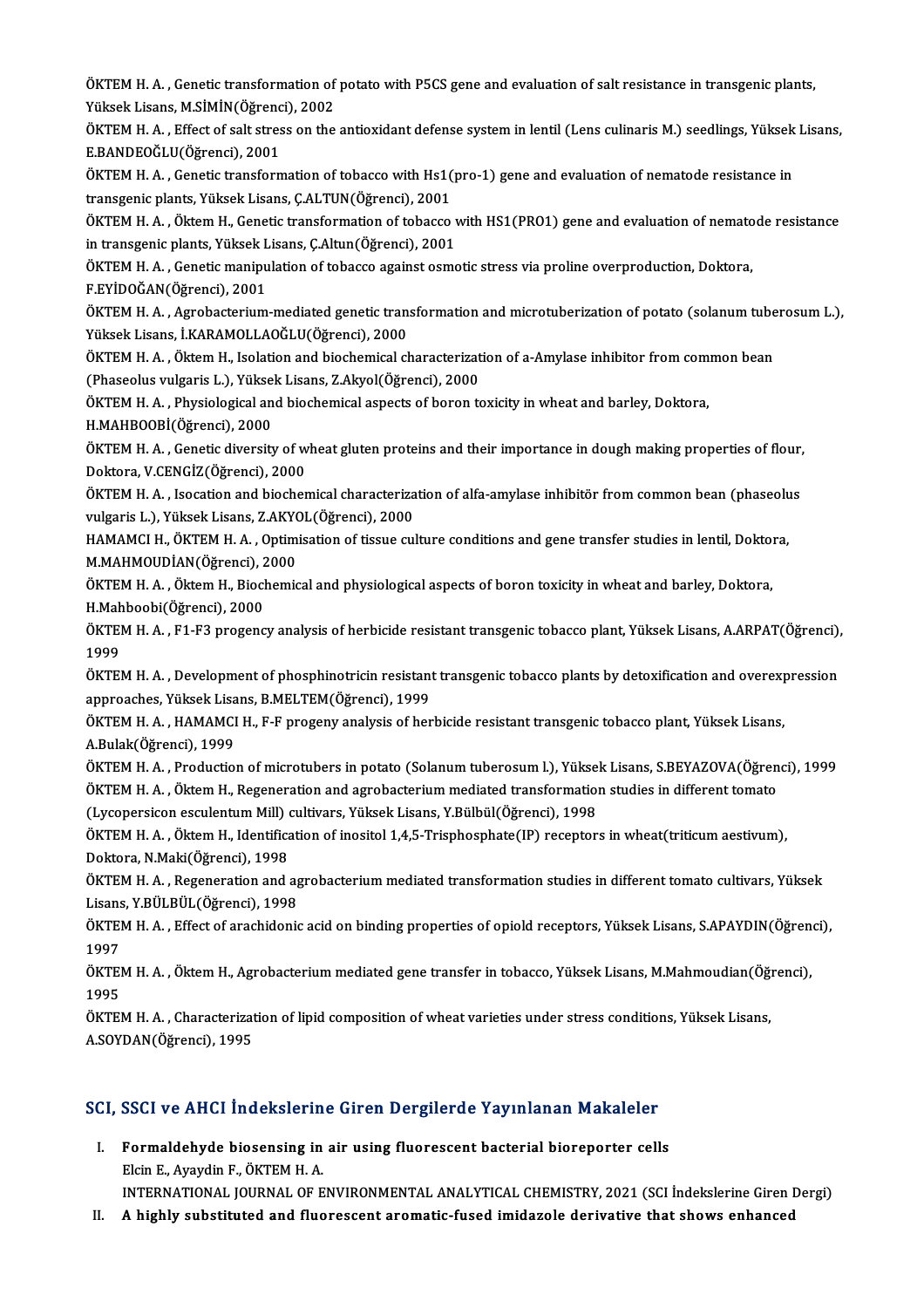antibacterial activity against methicillin-resistant Staphylococcus aureus (MRSA)<br>Pulut O. ÖKTEM H.A., Vilmaz M.D. antibacterial activity against mo<br>Bulut O., ÖKTEM H. A. , Yilmaz M. D.<br>JOUPMAL OE HAZAPDOUS MATERL antibacterial activity against methicillin-resistant Staphylococcus aureus (M<br>JOURNAL OF HAZARDOUS MATERIALS, cilt.399, 2020 (SCI İndekslerine Giren Dergi)<br>Jnarsanis Cadmium Datastian Heing a Eluarassant Whala Call Bastari Bulut O., ÖKTEM H. A. , Yilmaz M. D.<br>JOURNAL OF HAZARDOUS MATERIALS, cilt.399, 2020 (SCI İndekslerine Giren Dergi)<br>III. Inorganic Cadmium Detection Using a Fluorescent Whole-Cell Bacterial Bioreporter<br>Flein E. ÖKTEM H. A JOURNAL OF HAZARDOUS MATERIALS, cilt.399, 2020 (SCI İndekslerine Giren Dergi)<br>Inorganic Cadmium Detection Using a Fluorescent Whole-Cell Bacterial Biore<br>Elcin E., ÖKTEM H. A.<br>ANALYTICAL LETTERS, cilt.53, sa.17, ss.2715-273 Inorganic Cadmium Detection Using a Fluorescent Whole-Cell Bacterial Biorep<br>Elcin E., ÖKTEM H. A.<br>ANALYTICAL LETTERS, cilt.53, sa.17, ss.2715-2733, 2020 (SCI İndekslerine Giren Dergi)<br>Immebilization of fluorescent bacteria Elcin E., ÖKTEM H. A.<br>ANALYTICAL LETTERS, cilt.53, sa.17, ss.2715-2733, 2020 (SCI İndekslerine Giren De<br>IV. Immobilization of fluorescent bacterial bioreporter for arsenic detection<br>ELCIN E. ÖKTEM H. A ANALYTICAL LETTERS<br>Immobilization of fl<br>ELÇİN E., ÖKTEM H. A.<br>IQUPNAL OE ENVIPON Immobilization of fluorescent bacterial bioreporter for arsenic detection<br>ELÇİN E., ÖKTEM H. A.<br>JOURNAL OF ENVIRONMENTAL HEALTH SCIENCE AND ENGINEERING, cilt.18, sa.1, ss.137-148, 2020 (SCI<br>İndekslerine Ciren Dergi) ELÇİN E., ÖKTEM H. A.<br>JOURNAL OF ENVIRONME<br>İndekslerine Giren Dergi)<br>A Monosturul Boradiaz JOURNAL OF ENVIRONMENTAL HEALTH SCIENCE AND ENGINEERING, cilt.18, sa.1, ss.137-148, 2020 (SCI<br>Indekslerine Giren Dergi)<br>V. A Monostyryl Boradiazaindacene (BODIPY)-based lanthanide-free colorimetric and fluorogenic<br>nrobe fo İndekslerine Giren Dergi)<br>A Monostyryl Boradiazaindacene (BODIPY)-based lanthanide-free colorimetric and fluorogenic<br>probe for sequential sensing of copper (II) ions and dipicolinic acid as a biomarker of bacterial<br>andeene A Monostyry<br>probe for se<br>endospores<br>Cetinkava V N probe for sequential sensing of copper (II) ions and dipicolinic acid as a biomarker of bacterial<br>endospores<br>Cetinkaya Y., Yurt M. N. Z. , ÖKTEM H. A. , Yilmaz M. D. endospores<br>Cetinkaya Y., Yurt M. N. Z. , ÖKTEM H. A. , Yilmaz M. D.<br>JOURNAL OF HAZARDOUS MATERIALS, cilt.377, ss.299-304, 2019 (SCI İndekslerine Giren Dergi)<br>Phanelis semneunds, seneteneide, and antiexident senesities of a Cetinkaya Y., Yurt M. N. Z. , ÖKTEM H. A. , Yilmaz M. D.<br>JOURNAL OF HAZARDOUS MATERIALS, cilt.377, ss.299-304, 2019 (SCI İndekslerine Giren Dergi)<br>VI. Phenolic compounds, carotenoids, and antioxidant capacities of a thermo (CHROMAL OF HAZARDOUS MATERIALS, cilt.377, ss.299)<br>Phenolic compounds, carotenoids, and antioxida<br>(Chlorophyta) extracted with different solvents<br>Pulut Q. Akin D. Sonmer G. Oktom A. Vusel M. ÖKTEM Phenolic compounds, carotenoids, and antioxidant ca<br>(Chlorophyta) extracted with different solvents<br>Bulut O., Akin D., Sonmez C., Oktem A., Yucel M., ÖKTEM H. A.<br>JOUPNAL OF APPLIED PHYCOLOCY si<sup>1</sup>t 21, ss <sup>2</sup>, ss 1675, 169 (Chlorophyta) extracted with different solvents<br>Bulut O., Akin D., Sonmez C., Oktem A., Yucel M., ÖKTEM H. A.<br>JOURNAL OF APPLIED PHYCOLOGY, cilt.31, sa.3, ss.1675-1683, 2019 (SCI İndekslerine Giren Dergi)<br>Transition Metal Bulut O., Akin D., Sonmez C., Oktem A., Yucel M., ÖKTEM H. A.<br>JOURNAL OF APPLIED PHYCOLOGY, cilt.31, sa.3, ss.1675-1683, 2019 (SCI İndekslerine Giren Dergi)<br>VII. Transition Metal Chelated Biopolymer Coated Mesoporous S JOURNAL OF APPLIED PHYCOLOGY, cilt.31, sa.3, ss.1675-1683, 2019<br>Transition Metal Chelated Biopolymer Coated Mesoporous S<br>Stable, and Recyclable Nanocatalysts for Catalytic Bleaching<br>Yurdalay M. Oktom H.A., Vilmaz M.D. Transition Metal Chelated Biopoly<br>Stable, and Recyclable Nanocataly<br>Yurdakul M., Oktem H. A. , Yilmaz M. D.<br>CHEMISTRYSELECT sit 4, sa 7, sa 2094 Stable, and Recyclable Nanocatalysts for Catalytic Bleaching<br>Yurdakul M., Oktem H. A. , Yilmaz M. D.<br>CHEMISTRYSELECT, cilt.4, sa.7, ss.2084-2088, 2019 (SCI İndekslerine Giren Dergi) Yurdakul M., Oktem H. A. , Yilmaz M. D.<br>CHEMISTRYSELECT, cilt.4, sa.7, ss.2084-2088, 2019 (SCI İndekslerine Giren Dergi)<br>VIII. Development of rapid dipstick assay for food pathogens, Salmonella, by optimized parameters CHEMISTRYSELECT,<br>Development of ra<br>ÇAM D., ÖKTEM H. A.<br>JOUPMAL OF FOOD S Development of rapid dipstick assay for food pathogens, Salmonella, by optimized parameters<br>ÇAM D., ÖKTEM H. A.<br>JOURNAL OF FOOD SCIENCE AND TECHNOLOGY-MYSORE, cilt.56, sa.1, ss.140-148, 2019 (SCI İndekslerine Giren<br>Persi) CAM D<br>JOURN<br>Dergi)<br>Heters JOURNAL OF FOOD SCIENCE AND TECHNOLOGY-MYSORE, cilt.56, sa.1, ss.140-148, 2019 (SCI Indel<br>Dergi)<br>IX. Heterotrophic growth and oil production from Micractinium sp. ME05 using molasses<br>Facia LK, CEKMECELIOČIJI D. VÍCELA M. Ö Dergi)<br>IX. Heterotrophic growth and oil production from Micractinium sp. ME05 using molasses<br>Engin I. K., ÇEKMECELİOĞLUD., YÜCEL A. M., ÖKTEM H. A. Heterotrophic growth and oil production from Micractinium sp. ME05 using molasses<br>Engin I. K., ÇEKMECELİOĞLU D., YÜCEL A. M., ÖKTEM H. A.<br>JOURNAL OF APPLIED PHYCOLOGY, cilt.30, sa.6, ss.3483-3492, 2018 (SCI İndekslerine Gi Engin I. K., ÇEKMECELİOĞLU D., YÜCEL A. M., ÖKTEM H. A.<br>JOURNAL OF APPLIED PHYCOLOGY, cilt.30, sa.6, ss.3483-3492, 2018 (SCI İndekslerine Gi<br>X. Enhancement of Heterotrophic Biomass Production by Micractinium sp ME05<br>Engin X. Enhancement of Heterotrophic Biomass Production by Micractinium sp ME05<br>Engin I. K., ÇEKMECELİOĞLU D., YÜCEL A. M., ÖKTEM H. A. Enhancement of Heterotrophic Biomass Production by Micractinium sp ME05<br>Engin I. K., ÇEKMECELİOĞLU D., YÜCEL A. M., ÖKTEM H. A.<br>WASTE AND BIOMASS VALORIZATION, cilt.9, sa.5, ss.811-820, 2018 (SCI İndekslerine Giren Dergi)<br> Engin I. K., ÇEKMECELİOĞLU D., YÜCEL A. M., ÖKTEM H. A.<br>WASTE AND BIOMASS VALORIZATION, cilt.9, sa.5, ss.811-820, 2018 (SCI İndekslerine Giren Dergi)<br>XI. Eriochrome Black T-Eu3+ Complex as a Ratiometric Colorimetric and Fl WASTE AND BIOMASS VALORIZATION, cilt.9, sa.5, ss.811-820, 2018 (S<br>Eriochrome Black T-Eu3+ Complex as a Ratiometric Colorimet<br>Detection of Dipicolinic Acid, a Biomarker of Bacterial Spores<br>Vilmer M. D., ÖVTEM H.A. XI. Eriochrome Black T-Eu3+ Complex as a Ratiometric Colorimetric and Fluorescent Probe for the Detection of Dipicolinic Acid, a Biomarker of Bacterial Spores<br>Yilmaz M. D. , ÖKTEM H. A. ANALYTICAL CHEMISTRY, cilt.90, sa.6, ss.4221-4225,2018 (SCI İndekslerineGirenDergi) Yilmaz M. D. , ÖKTEM H. A.<br>ANALYTICAL CHEMISTRY, cilt.90, sa.6, ss.4221-4225, 2018 (SCI İndekslerine Giren Dergi)<br>XII. Target-specific delivery of doxorubicin to human glioblastoma cell line via ssDNA aptamer<br>BAYBAC T. ANALYTICAL CHEMISTRY, cilt.90, sa.6, ss.4221-422<br>Target-specific delivery of doxorubicin to hu<br>BAYRAÇ T., Akca O. E. , Eyidogan F. I. , ÖKTEM H. A.<br>JOUPNAL OF PIOSCIENCES .sit.43, ss.1, ss.97, 104 Target-specific delivery of doxorubicin to human glioblastoma cell line via ss<br>BAYRAÇ T., Akca O. E. , Eyidogan F. I. , ÖKTEM H. A.<br>JOURNAL OF BIOSCIENCES, cilt.43, sa.1, ss.97-104, 2018 (SCI İndekslerine Giren Dergi)<br>Fyal BAYRAÇ T., Akca O. E. , Eyidogan F. I. , ÖKTEM H. A.<br>JOURNAL OF BIOSCIENCES, cilt.43, sa.1, ss.97-104, 2018 (SCI İndekslerine Giren Dergi)<br>XIII. Braluation of heterotrophic and mixotrophic cultivation of novel Micractinium JOURNAL OF BIOSCIENCES, cilt.43, sa.1, ss.97-1<br>Evaluation of heterotrophic and mixotrop<br>and its scale up for biodiesel production<br>Engin LK, CEKMECELIOČLUD, VÜCELA M. 6 Evaluation of heterotrophic and mixotrophic cultiva<br>and its scale up for biodiesel production<br>Engin I. K. , ÇEKMECELİOĞLU D., YÜCEL A. M. , ÖKTEM H. A.<br>PIOPESQURCE TECUNOLOCY .silt 251 .ss 129 124 .2019 .SS and its scale up for biodiesel production<br>Engin I. K., ÇEKMECELİOĞLU D., YÜCEL A. M., ÖKTEM H. A.<br>BIORESOURCE TECHNOLOGY, cilt.251, ss.128-134, 2018 (SCI İndekslerine Giren Dergi)<br>Patiometris fluoressense detestion of an a Engin I. K., ÇEKMECELİOĞLU D., YÜCEL A. M., ÖKTEM H. A.<br>BIORESOURCE TECHNOLOGY, cilt.251, ss.128-134, 2018 (SCI İndekslerine Giren Dergi)<br>XIV. Ratiometric fluorescence detection of an anthrax biomarker with Eu3+-chelated c **BIORESOURCE<br>Ratiometric f<br>biopolymers**<br>Donmer M. Ök Donmez M., ÖKTEM H.A., Yilmaz M.D. biopolymers<br>Donmez M., ÖKTEM H. A. , Yilmaz M. D.<br>CARBOHYDRATE POLYMERS, cilt.180, ss.226-230, 2018 (SCI İndekslerine Giren Dergi)<br>DNA antamar based selerimetris detestion platform for Selmenella Enteritid Donmez M., ÖKTEM H. A. , Yilmaz M. D.<br>CARBOHYDRATE POLYMERS, cilt.180, ss.226-230, 2018 (SCI İndekslerine Giren Dergi)<br>XV. DNA aptamer-based colorimetric detection platform for Salmonella Enteritidis<br>RAYRAC G. EVIDOČAN E. CARBOHYDRATE POLYMERS, cilt.180, s<br>DNA aptamer-based colorimetric<br>BAYRAÇ C., EYİDOĞAN F., ÖKTEM H. A.<br>PIOSENSORS & BIOELECTRONICS, silt.6 XV. DNA aptamer-based colorimetric detection platform for Salmonella Enteritidis<br>BAYRAÇ C., EYİDOĞAN F., ÖKTEM H. A.<br>BIOSENSORS & BIOELECTRONICS, cilt.98, ss.22-28, 2017 (SCI İndekslerine Giren Dergi)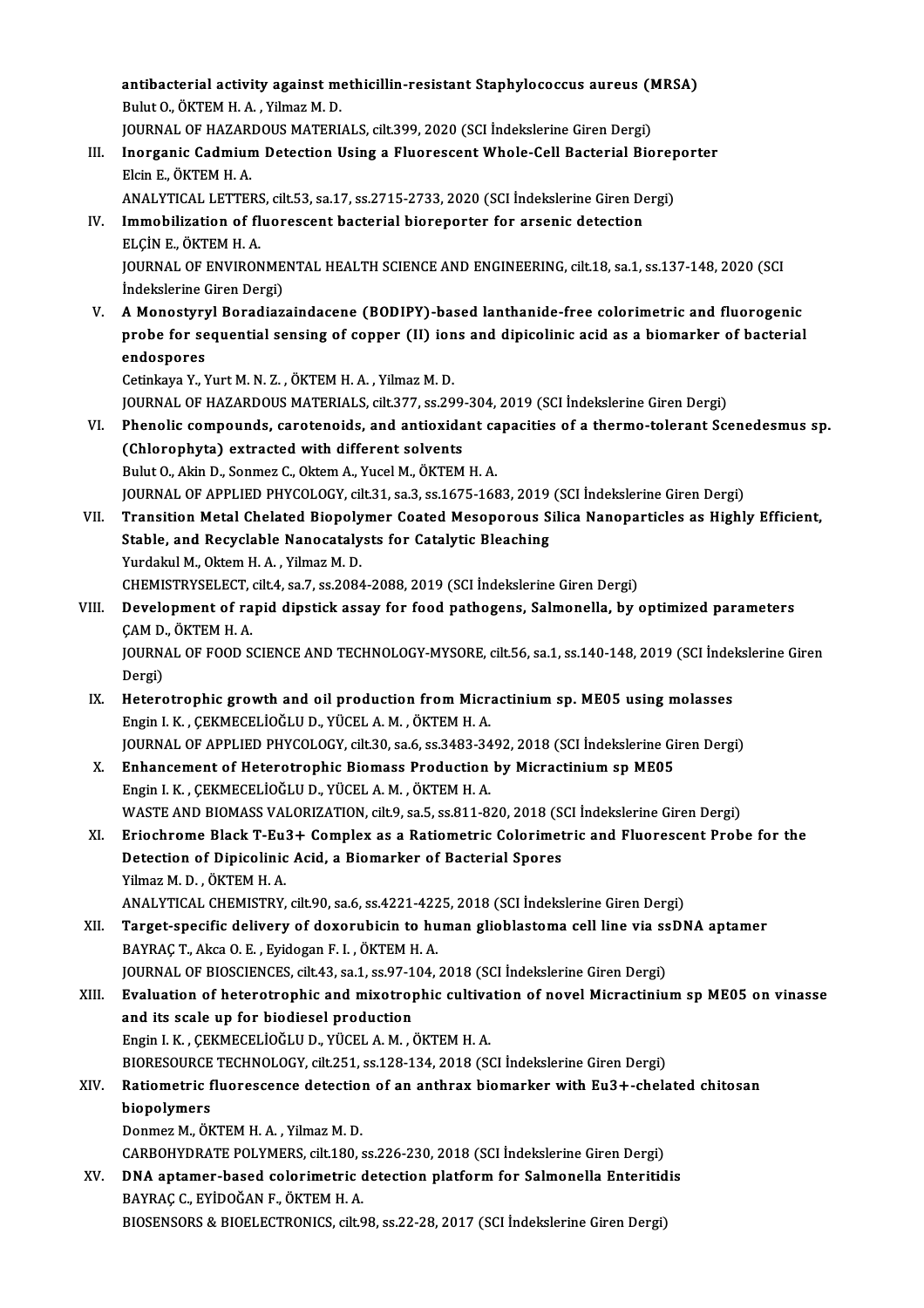| XVI.    | Evaluation of Staphylococcus aureus DNA aptamer by enzyme-linked aptamer assay and isothermal                                                                            |
|---------|--------------------------------------------------------------------------------------------------------------------------------------------------------------------------|
|         | titration calorimetry                                                                                                                                                    |
|         | BAYRAÇ C., Oktem H. A.                                                                                                                                                   |
|         | JOURNAL OF MOLECULAR RECOGNITION, cilt.30, sa.2, 2017 (SCI Indekslerine Giren Dergi)                                                                                     |
| XVII.   | Physiological, Biochemical, and Transcriptomic Responses to Boron Toxicity in Leaf and Root                                                                              |
|         | <b>Tissues of Contrasting Wheat Cultivars</b>                                                                                                                            |
|         | Kayihan C., Oz M. T., EYİDOĞAN F., Yucel M., ÖKTEM H. A.                                                                                                                 |
|         | PLANT MOLECULAR BIOLOGY REPORTER, cilt.35, sa.1, ss.97-109, 2017 (SCI İndekslerine Giren Dergi)                                                                          |
| XVIII.  | Optimizations needed for lateral flow assay for rapid detection of pathogenic E. coli                                                                                    |
|         | ÇAM D., ÖKTEM H. A.                                                                                                                                                      |
|         | TURKISH JOURNAL OF BIOLOGY, cilt.41, sa.6, ss.954-968, 2017 (SCI İndekslerine Giren Dergi)                                                                               |
| XIX.    | Evaluation of novel thermo-resistant Micractinium and Scenedesmus sp for efficient biomass and                                                                           |
|         | lipid production under different temperature and nutrient regimes                                                                                                        |
|         | Sonmez C., ELÇİN E., Akin D., Oktem H. A., YÜCEL A. M.                                                                                                                   |
| XX.     | BIORESOURCE TECHNOLOGY, cilt.211, ss.422-428, 2016 (SCI İndekslerine Giren Dergi)<br>Small molecule detection by lateral flow strips via aptamer-gated silica nanoprobes |
|         | Ozalp V. C., Cam D., Hernandez F. J., Hernandez L. I., Schafer T., ÖKTEM H. A.                                                                                           |
|         | ANALYST, cilt.141, sa.8, ss.2595-2599, 2016 (SCI Indekslerine Giren Dergi)                                                                                               |
| XXI.    | Enhanced salt tolerance of transgenic tobacco expressing a wheat salt tolerance gene                                                                                     |
|         | KAVAS M., BALOĞLU M. C., YÜCEL A. M., ÖKTEM H. A.                                                                                                                        |
|         | TURKISH JOURNAL OF BIOLOGY, cilt.40, sa.4, ss.727-735, 2016 (SCI Indekslerine Giren Dergi)                                                                               |
| XXII.   | Development of a paper-type tyrosinase biosensor for detection of phenolic compounds                                                                                     |
|         | Senyurt O., EYİDOĞAN F., Yilmaz R., Oz M. T., Ozalp V. C., Arica Y., ÖKTEM H. A.                                                                                         |
|         | BIOTECHNOLOGY AND APPLIED BIOCHEMISTRY, cilt.62, sa.1, ss.132-136, 2015 (SCI İndekslerine Giren Dergi)                                                                   |
| XXIII.  | ANTIOXIDANT RESPONSES OF PEANUT (ARACHIS HYPOGAEA L.) SEEDLINGS TO PROLONGED SALT-                                                                                       |
|         | <b>INDUCED STRESS</b>                                                                                                                                                    |
|         | KAVAS M., Akca O. E., Akcay U. C., Peksel B., Eroglu S., ÖKTEM H. A., Yucel M.                                                                                           |
|         | ARCHIVES OF BIOLOGICAL SCIENCES, cilt.67, sa.4, ss.1303-1312, 2015 (SCI İndekslerine Giren Dergi)                                                                        |
| XXIV.   | Changes in oxidative damage and antioxidant enzyme activities of barley (Hordeum vulgare L.)                                                                             |
|         | cultivars exposed to rewarming upon freezing stress                                                                                                                      |
|         | Erkal N. A., Kayihan C., ÖKTEM H. A., YÜCEL A. M., EYİDOĞAN F.                                                                                                           |
|         | TURKISH JOURNAL OF BIOCHEMISTRY-TURK BIYOKIMYA DERGISI, cilt.40, sa.5, ss.363-369, 2015 (SCI İndekslerine                                                                |
|         | Giren Dergi)                                                                                                                                                             |
| XXV.    | Generating salt-tolerant Nicotiana tabacum and identification of stress-responsive miRNAs in<br>transgenics                                                              |
|         | AYSIN F., Erson-Bensan A. E., Eyidogan F., ÖKTEM H. A.                                                                                                                   |
|         | TURKISH JOURNAL OF BOTANY, cilt.39, sa.5, ss.757-769, 2015 (SCI İndekslerine Giren Dergi)                                                                                |
| XXVI.   | Evaluation of photosynthetic performance of wheat cultivars exposed to boron toxicity by the JIP                                                                         |
|         | fluorescence test                                                                                                                                                        |
|         | Oz M. T., TURAN Ö., Kayihan C., EYİDOĞAN F., EKMEKÇİ Y., YÜCEL M., ÖKTEM H. A.                                                                                           |
|         | PHOTOSYNTHETICA, cilt.52, sa.4, ss.555-563, 2014 (SCI İndekslerine Giren Dergi)                                                                                          |
| XXVII.  | Thermo-resistant green microalgae for effective biodiesel production: Isolation and characterization                                                                     |
|         | of unialgal species from geothermal flora of Central Anatolia                                                                                                            |
|         | Onay M., Sonmez C., ÖKTEM H. A., YÜCEL A. M.                                                                                                                             |
|         | BIORESOURCE TECHNOLOGY, cilt 169, ss 62-71, 2014 (SCI Indekslerine Giren Dergi)                                                                                          |
| XXVIII. | Evaluation of abiotic stress tolerance and physiological characteristics of potato (Solanum                                                                              |
|         | tuberosum L. cv. Kennebec) that heterologously expresses the rice Osmyb4 gene                                                                                            |
|         | Aydin G., Yucel M., Chan M., ÖKTEM H. A.                                                                                                                                 |
|         | PLANT BIOTECHNOLOGY REPORTS, cilt.8, sa.3, ss.295-304, 2014 (SCI İndekslerine Giren Dergi)                                                                               |
| XXIX.   | Pathogen detection by core-shell type aptamer-magnetic preconcentration coupled to real-time PCR                                                                         |
|         | Ozalp V. C., BAYRAMOĞLU G., Kavruk M., Keskin B. B., ÖKTEM H. A., ARICA M. Y.                                                                                            |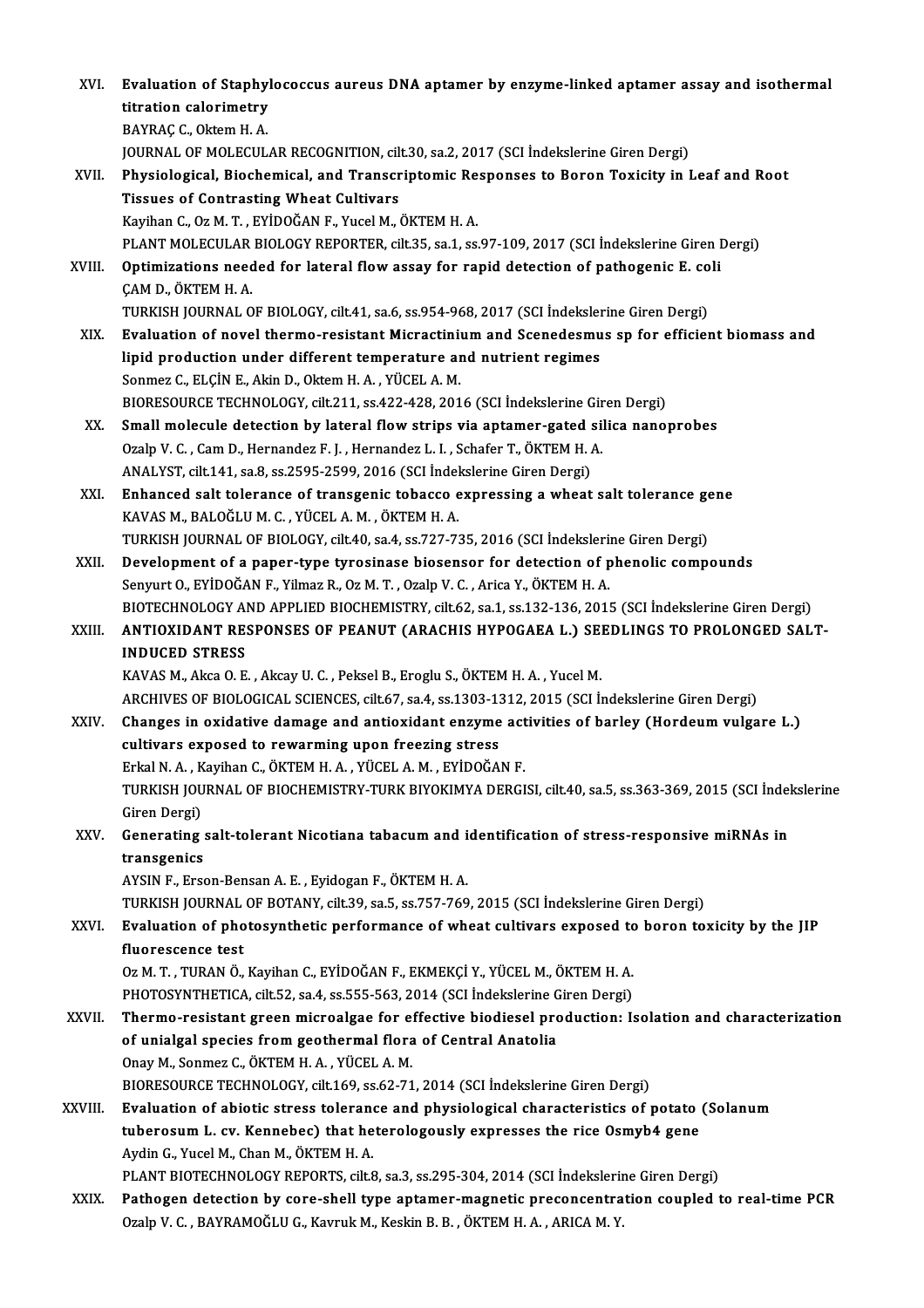|               | ANALYTICAL BIOCHEMISTRY, cilt.447, ss.119-125, 2014 (SCI Indekslerine Giren Dergi)                                   |
|---------------|----------------------------------------------------------------------------------------------------------------------|
| XXX.          | Transgenic Nicotiana tabacum cultivar Samsun plants carrying the wild sugar beet Hs1pro1 gene                        |
|               | have resistance to root-knot nematodes                                                                               |
|               | Sonmez C., ELEKCIOĞLU İ. H., YÜCEL A. M., ÖKTEM H. A.                                                                |
|               | TURKISH JOURNAL OF BIOLOGY, cilt.38, sa.2, ss.200-207, 2014 (SCI Indekslerine Giren Dergi)                           |
| XXXI.         | Design of a core-shell type immuno-magnetic separation system and multiplex PCR for rapid                            |
|               | detection of pathogens from food samples                                                                             |
|               | Ozalp V. C., BAYRAMOĞLU G., ARICA M. Y., ÖKTEM H. A.                                                                 |
|               | APPLIED MICROBIOLOGY AND BIOTECHNOLOGY, cilt.97, sa.21, ss.9541-9551, 2013 (SCI İndekslerine Giren Dergi)            |
| XXXII.        | Antimicrobial aptamers for detection and inhibition of microbial pathogen growth                                     |
|               | Ozalp V. C., Bilecen K., Kavruk M., Oktem H. A.                                                                      |
|               | FUTURE MICROBIOLOGY, cilt.8, sa.3, ss.387-401, 2013 (SCI Indekslerine Giren Dergi)                                   |
| <b>XXXIII</b> | Portable Bioactive Paper-Based Sensor for Quantification of Pesticides                                               |
|               | Kavruk M., Ozalp V. C., Oktem H. A.                                                                                  |
|               | JOURNAL OF ANALYTICAL METHODS IN CHEMISTRY, 2013 (SCI Indekslerine Giren Dergi)                                      |
| <b>XXXIV</b>  | VECTOR CONSTRUCTION STRATEGIES FOR TRANSFORMATION OF WHEAT PLANT                                                     |
|               | BALOĞLU M. C., Battal A., AYDIN G., EROĞLU A. Ü., Oz M. T., KAVAS M., ÖKTEM H. A., YÜCEL M.                          |
|               | JOURNAL OF ANIMAL AND PLANT SCIENCES, cilt.23, sa.3, ss.906-912, 2013 (SCI İndekslerine Giren Dergi)                 |
| XXXV.         | Cu/Zn superoxide dismutase activity and respective gene expression during cold acclimation and                       |
|               | freezing stress in barley cultivars                                                                                  |
|               | Kayihan C., EYİDOĞAN F., Afsar N., ÖKTEM H. A., YÜCEL M.                                                             |
|               | BIOLOGIA PLANTARUM, cilt.56, sa.4, ss.693-698, 2012 (SCI İndekslerine Giren Dergi)                                   |
| XXXVI.        | Expression Analysis of TaNAC69-1 and TtNAMB-2, Wheat NAC Family Transcription Factor Genes                           |
|               | Under Abiotic Stress Conditions in Durum Wheat (Triticum turgidum)                                                   |
|               | Baloglu M. C., Oz M. T., ÖKTEM H. A., YÜCEL A. M.                                                                    |
|               | PLANT MOLECULAR BIOLOGY REPORTER, cilt.30, sa.5, ss.1246-1252, 2012 (SCI İndekslerine Giren Dergi)                   |
| XXXVII.       | 1.1.19 Bio-fuel production from olive oil by transesterification reactions                                           |
|               | Onay M, Yucel M, ÖKTEM H.A.                                                                                          |
|               | NEW BIOTECHNOLOGY, cilt.29, 2012 (SCI Indekslerine Giren Dergi)                                                      |
| XXXVIII.      | Heterologous expression of a barley boron transporter gene in tobacco (Nicotiana tabaccum) and                       |
|               | analysis of transgenic plants                                                                                        |
|               | Gumusel D., Oz M. T., EYİDOĞAN F., Yucel M., ÖZDEN ÇİFTÇİ Y., ÖKTEM H. A.                                            |
|               | NEW BIOTECHNOLOGY, cilt.29, 2012 (SCI İndekslerine Giren Dergi)                                                      |
| <b>XXXIX</b>  | Transcriptome profiling of wheat under heat and cold stress treatments                                               |
|               | BALOĞLU M. C., Oz M. T., ÖKTEM H. A., Yucel M.<br>NEW BIOTECHNOLOGY, cilt.29, 2012 (SCI İndekslerine Giren Dergi)    |
| XL.           | Abiotic stress tolerance and growth responses of transgenic potato (Solanum tuberosum L. cv.                         |
|               | Kennebec) plants expressing rice Osmyb4 gene                                                                         |
|               | AYDIN G., Yucel M., ÖKTEM H. A.                                                                                      |
|               | NEW BIOTECHNOLOGY, cilt.29, 2012 (SCI İndekslerine Giren Dergi)                                                      |
| XLI.          | Boron toxicity and deficiency in Triticeae: Update on tolerance mechanisms and transporters                          |
|               | Oz M. T., Kayihan C., Gumusel D., Karagedikli G., Pallotta M., Sutton T., Langridge P., EYİDOĞAN F., Yucel M., ÖKTEM |
|               | H A                                                                                                                  |
|               | NEW BIOTECHNOLOGY, cilt.29, 2012 (SCI İndekslerine Giren Dergi)                                                      |
| XLII.         | Particle bombardment transformation of some Turkish wheat cultivars with TaNAC69-1 and                               |
|               | <b>TtNAMB2</b> genes                                                                                                 |
|               | Battal A., BALOĞLU M. C., Kavas M., YÜCEL M., ÖKTEM H. A.                                                            |
|               | NEW BIOTECHNOLOGY, cilt.29, 2012 (SCI İndekslerine Giren Dergi)                                                      |
| XLIII.        | Development of a portable bioagent detection and early warning system                                                |
|               | ÖKTEM H A                                                                                                            |
|               | NEW BIOTECHNOLOGY, cilt.29, 2012 (SCI İndekslerine Giren Dergi)                                                      |
|               |                                                                                                                      |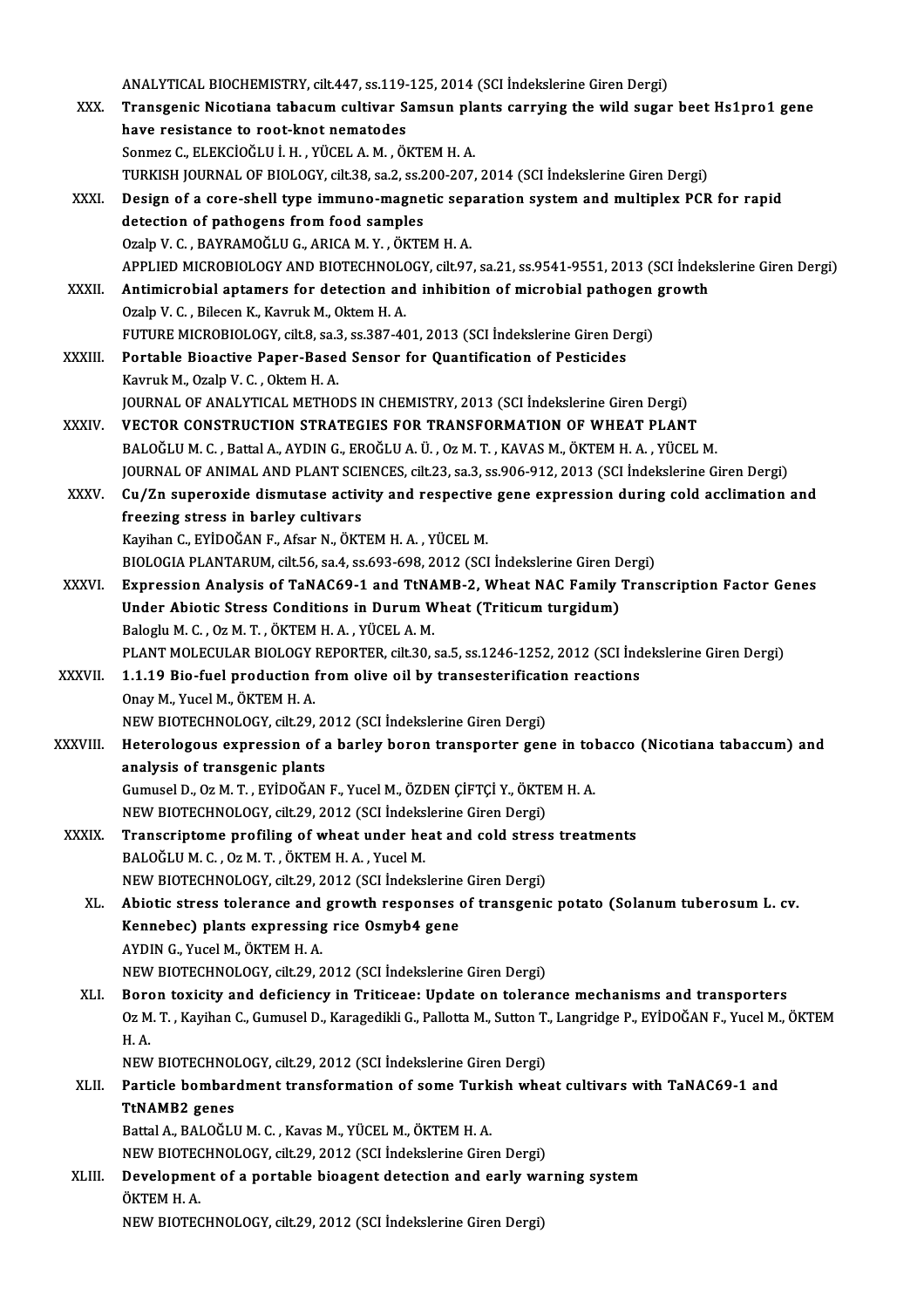| XLIV.       | A sandwich hybridization base miRNA detection chip                                                     |
|-------------|--------------------------------------------------------------------------------------------------------|
|             | Oktem H. A., Berkman C. C., Atilgan S., ERSON BENSAN A. E.                                             |
|             | NEW BIOTECHNOLOGY, cilt.29, 2012 (SCI İndekslerine Giren Dergi)                                        |
| XLV.        | Influence of boron toxicity on global expression profiles in wheat (Triticum aestivum L.)              |
|             | Kayihan C., Oz M. T., EYİDOĞAN F., YÜCEL M., ÖKTEM H. A.                                               |
|             | NEW BIOTECHNOLOGY, cilt.29, 2012 (SCI İndekslerine Giren Dergi)                                        |
| XLVI.       | Development of an Aptamer Based Biosensor for Salmonella Identification                                |
|             | ÖKTEM H.A.                                                                                             |
|             | NEW BIOTECHNOLOGY, cilt.29, 2012 (SCI İndekslerine Giren Dergi)                                        |
| XLVII.      | Transformation of Nicotiana tabacum with a NAC-type transcription factor, TaNAC69-1                    |
|             | EROĞLU A. Ü., ÖKTEM H. A., YÜCEL M.                                                                    |
|             | NEW BIOTECHNOLOGY, cilt.29, 2012 (SCI İndekslerine Giren Dergi)                                        |
| XLVIII.     | Development of an On-Chip Approach for Oligonucleotide Ligation Mediated SNP Detection                 |
|             | Akca O, Oz M T, ÖKTEM H A                                                                              |
|             | NEW BIOTECHNOLOGY, cilt.29, 2012 (SCI İndekslerine Giren Dergi)                                        |
| <b>XLIX</b> | A sandwich-type DNA array platform for detection of GM targets in multiplex assay                      |
|             | Cansiz S., ÖZEN C., Bayrac C., Bayrac A. T., GÜL F., Kavruk M., Yilmaz R., EYİDOĞAN F., ÖKTEM H. A.    |
|             | EUROPEAN FOOD RESEARCH AND TECHNOLOGY, cilt.235, sa.3, ss.429-437, 2012 (SCI İndekslerine Giren Dergi) |
| L.          | Development of a laccase based paper biosensor for the detection of phenolic compounds                 |
|             | ÖKTEM H. A., Senyurt O., EYİDOĞAN F., Bayrac C., Yilmaz R.                                             |
|             | JOURNAL OF FOOD AGRICULTURE & ENVIRONMENT, cilt.10, sa.2, ss.1030-1034, 2012 (SCI Indekslerine Giren   |
|             | Dergi)                                                                                                 |
| LI.         | Antioxidative and physiological responses of two sunflower (Helianthus annuus) cultivars under         |
|             | PEG-mediated drought stress                                                                            |
|             | Baloglu M. C., Kavas M., Aydin G., ÖKTEM H. A., YÜCEL A. M.                                            |
|             | TURKISH JOURNAL OF BOTANY, cilt.36, sa.6, ss.707-714, 2012 (SCI Indekslerine Giren Dergi)              |
| LII.        | A two-stage pretreatment of seedlings improves adventitious shoot regeneration in sugar beet (Beta     |
|             | vulgaris L.)                                                                                           |
|             | Gurel S., Baloglu M. C., GÜREL E., ÖKTEM H. A., Yucel M.                                               |
|             | PLANT CELL TISSUE AND ORGAN CULTURE, cilt.106, sa.2, ss.261-268, 2011 (SCI İndekslerine Giren Dergi)   |
| LIII.       | In Vitro Selection of DNA Aptamers to Glioblastoma Multiforme                                          |
|             | Bayrac A. T., Sefah K., Parekh P., Bayrac C., Gulbakan B., ÖKTEM H. A., Tan W.                         |
|             | ACS CHEMICAL NEUROSCIENCE, cilt.2, sa.3, ss.175-181, 2011 (SCI Indekslerine Giren Dergi)               |
| LIV.        | Molecular cloning, characterization, and expression analysis of a gene encoding a Ran binding          |
|             | protein (RanBP) in Cucumis melo L.                                                                     |
|             | Baloglu M. C., Zakharov F. N., ÖKTEM H. A., YÜCEL A. M.                                                |
|             | TURKISH JOURNAL OF BIOLOGY, cilt.35, sa.4, ss.387-397, 2011 (SCI Indekslerine Giren Dergi)             |
| LV.         | Drought-induced oxidative damage and antioxidant responses in peanut (Arachis hypogaea L.)             |
|             | seedlings                                                                                              |
|             | Akcay U. C., Ercan O., Kavas M., Yildiz L., YILMAZ Ç., ÖKTEM H. A., YÜCEL M.                           |
|             | PLANT GROWTH REGULATION, cilt.61, sa.1, ss.21-28, 2010 (SCI İndekslerine Giren Dergi)                  |
| LVI.        | Sub-cellular distribution of two salt-induced peptides in roots of Oryza sativa L. var Nonabokra       |
|             | Naqvi S. M. S., Raza S. Q., Hyder M. Z., Ozalp C. V., Oktem H. A., Yucel M.                            |
|             | AFRICAN JOURNAL OF BIOTECHNOLOGY, cilt.8, sa.18, ss.4613-4617, 2009 (SCI İndekslerine Giren Dergi)     |
| LVII.       | An improved method for inference of piecewise linear systems by detecting jumps using derivative       |
|             | estimation                                                                                             |
|             | Selcuk A M , ÖKTEM H A                                                                                 |
|             | NONLINEAR ANALYSIS-HYBRID SYSTEMS, cilt.3, sa.3, ss.277-287, 2009 (SCI İndekslerine Giren Dergi)       |
| LVIII.      | OPTIMIZED SELECTION AND REGENERATION CONDITIONS FOR AGROBACTERIUM-MEDIATED                             |
|             | TRANSFORMATION OF CHICKPEA COTYLEDONARY NODES<br>Oez M. T., EYİDOĞAN F., YÜCEL M., ÖKTEM H. A.         |
|             |                                                                                                        |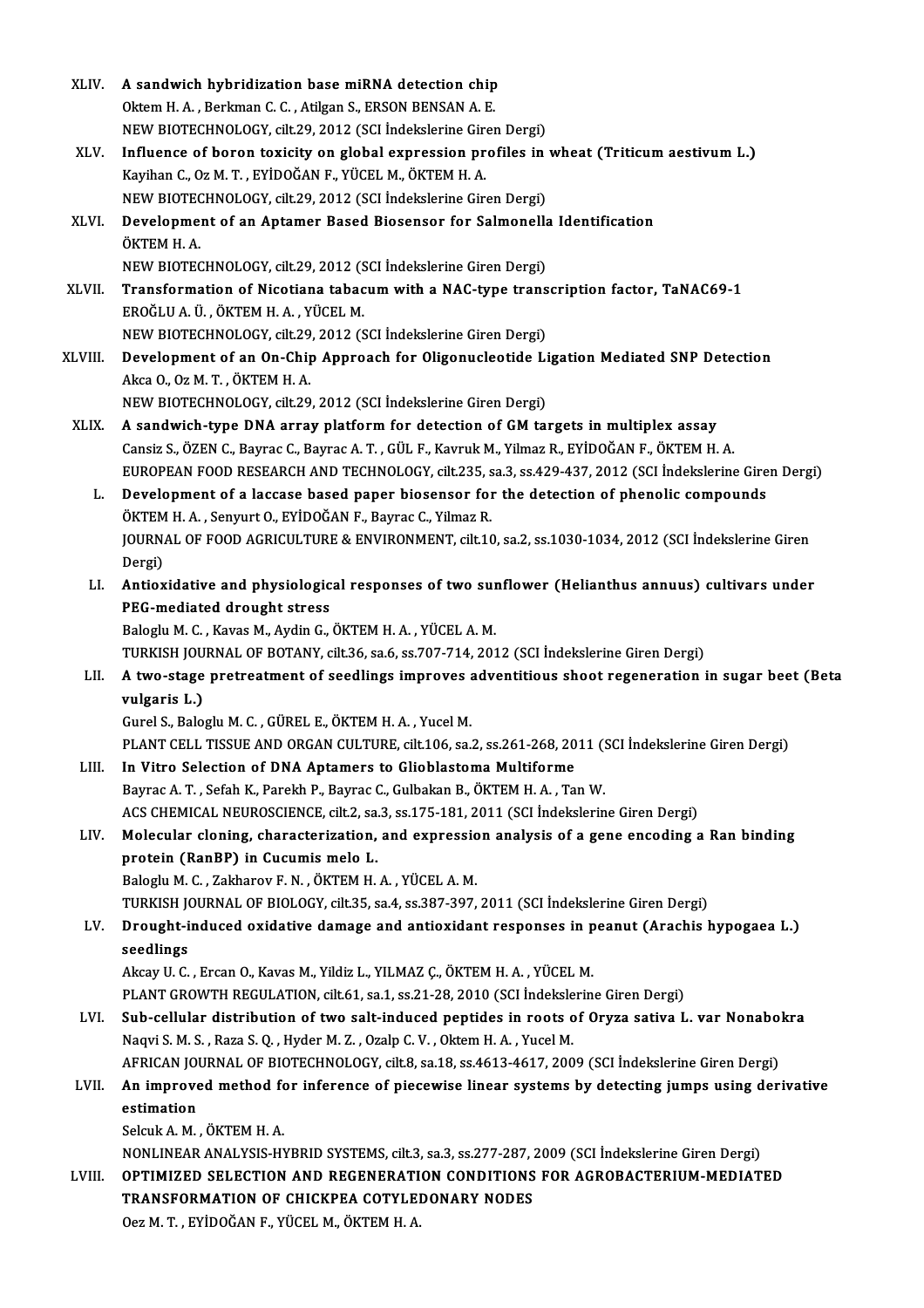PAKISTAN JOURNAL OF BOTANY, cilt.41, sa.4, ss.2043-2054, 2009 (SCI İndekslerine Giren Dergi)<br>Agrebasterium tumafasians, mediated genetis transformation of a resalsitrant grain le

PAKISTAN JOURNAL OF BOTANY, cilt.41, sa.4, ss.2043-2054, 2009 (SCI İndekslerine Giren Dergi)<br>LIX. Agrobacterium tumefaciens-mediated genetic transformation of a recalcitrant grain legume, lentil PAKISTAN JOURNAL OF BOTTAN<br>Agrobacterium tumeface<br>(Lens culinaris Medik) Agrobacterium tumefaciens-mediated genetic transform<br>(Lens culinaris Medik)<br>Akcay U. C. , Mahmoudian M., Kamci H., YÜCEL M., ÖKTEM H. A.<br>PLANT CELL REPOPTS, sik 29, ss 3, ss 407, 417, 2009 (SSLInde (Lens culinaris Medik)<br>Akcay U. C. , Mahmoudian M., Kamci H., YÜCEL M., ÖKTEM H. A.<br>PLANT CELL REPORTS, cilt.28, sa.3, ss.407-417, 2009 (SCI İndekslerine Giren Dergi)<br>Identification and characterization of hydrolytis engym

- Akcay U. C. , Mahmoudian M., Kamci H., YÜCEL M., ÖKTEM H. A.<br>PLANT CELL REPORTS, cilt.28, sa.3, ss.407-417, 2009 (SCI Indekslerine Giren Dergi)<br>LX. Identification and characterization of hydrolytic enzymes from the midgut PLANT CELL REPORTS, cilt.28, sa.3, ss.407-417, 2009 (SCI İndek<br>Identification and characterization of hydrolytic enzyme<br>Helicoverpa armigera Hubner (Lepidoptera: Noctuidae)<br>Ozzur E. Yucel M. ÖKTEM H.A Helicoverpa armigera Hubner (Lepidoptera: Noctuidae)<br>Ozgur E., Yucel M., ÖKTEM H. A. Helicoverpa armigera Hubner (Lepidoptera: Noctuidae)<br>Ozgur E., Yucel M., ÖKTEM H. A.<br>TURKISH JOURNAL OF AGRICULTURE AND FORESTRY, cilt.33, sa.3, ss.285-294, 2009 (SCI İndekslerine Giren<br>Persi) Ozgur I<br>TURKIS<br>Dergi)<br>Identit TURKISH JOURNAL OF AGRICULTURE AND FORESTRY, cilt.33, sa.3, ss.285-294, 2009 (SCI İndekslerine Giren<br>Dergi)<br>LXI. Identification and characterization of hydrolytic enzymes from the midgut of Sunn Pest of wheat<br>(Eurysoster i
- Dergi)<br>Identification and charac<br>(Eurygaster integriceps)<br>Ogur E. VÜCEL M. ÖKTEM H **Identification and character<br>(Eurygaster integriceps)<br>Ogur E., YÜCEL M., ÖKTEM H. A.<br>INTERNATIONAL JOURNAL OF I**

(Eurygaster integriceps)<br>Ogur E., YÜCEL M., ÖKTEM H. A.<br>INTERNATIONAL JOURNAL OF PEST MANAGEMENT, cilt.55, sa.4, ss.359-364, 2009 (SCI İndekslerine Giren Dergi)<br>Misroernau Analysis of Late Besponse te Boron Tovisity in Bor Ogur E., YÜCEL M., ÖKTEM H. A.<br>INTERNATIONAL JOURNAL OF PEST MANAGEMENT, cilt.55, sa.4, ss.359-364, 2009 (SCI İndekslerine Giren De<br>LXII. Microarray Analysis of Late Response to Boron Toxicity in Barley (Hordeum vulgare L. INTERNATIONAL JOURNAL OF PEST MANAGEMENT, cilt.55, sa.4, ss<br>Microarray Analysis of Late Response to Boron Toxicity in<br>Oz M. T. , Yilmaz R., Eyidogan F., de Graaff L., Yucel M., ÖKTEM H. A.<br>TURKISH JOURNAL OF ACRICULTURE AN

- Microarray Analysis of Late Response to Boron Toxicity in Barley (Hordeum vulgare L.) Leaves<br>Oz M. T., Yilmaz R., Eyidogan F., de Graaff L., Yucel M., ÖKTEM H. A.<br>TURKISH JOURNAL OF AGRICULTURE AND FORESTRY, cilt.33, sa.2, Oz M. T<br>TURKIS<br>Dergi)<br>Eastar TURKISH JOURNAL OF AGRICULTURE AND FORESTRY, cilt.33, sa.2, ss.191-202, 2009 (SCI Indekslerine Giren<br>Dergi)<br>LXIII. Factors affecting plant regeneration from immature inflorescence of two winter wheat cultivars<br>Kayaa M. ÖKT
- Dergi)<br>Factors affecting plant regene<br>Kavas M., ÖKTEM H. A. , YÜCEL M.<br>PIOLOCLA PLANTARUM, silt 52, 33 Factors affecting plant regeneration from immature inflorescence of two w<br>Kavas M., ÖKTEM H. A. , YÜCEL M.<br>BIOLOGIA PLANTARUM, cilt.52, sa.4, ss.621-626, 2008 (SCI İndekslerine Giren Dergi)<br>Antioxidant responses of lantil Kavas M., ÖKTEM H. A. , YÜCEL M.<br>BIOLOGIA PLANTARUM, cilt.52, sa.4, ss.621-626, 2008 (SCI Indekslerine Giren Dergi)<br>LXIV. Antioxidant responses of lentil to cold and drought stress

- BIOLOGIA PLANTARUM, cilt.52, sa.4, ss.621-626, 2008 (SCI İndekslerine Giren Dergi)<br>Antioxidant responses of lentil to cold and drought stress<br>ÖKTEM H. A. , Eyidooan F., Demirba D., Bayrac A.T. , Oez M. T. , Oezguer E., Sel JOURNAL OF PLANT BIOCHEMISTRY AND BIOTECHNOLOGY, cilt.17, sa.1, ss.15-21, 2008 (SCI İndekslerine Giren<br>Dergi) ÖKTEM<br>JOURN<br>Dergi)<br>Label JOURNAL OF PLANT BIOCHEMISTRY AND BIOTECHNOLOGY, cilt.17, sa.1, ss.15-21, 2008 (SCI Indeksler.<br>Dergi)<br>LXV. Label-free detection of telomerase activity using guanine electrochemical oxidation signal<br>Eskiesek U. Orkan Arikse
- Dergi)<br>Label-free detection of telomerase activity using<br>Eskiocak U., Ozkan-Ariksoysal D., Ozsoz M., Oktem H. A.<br>ANALYTICAL CHEMISTRY, cilt 79, 22, 23, 89,99,7, 9911 Label-free detection of telomerase activity using guanine electrochemical oxidat<br>Eskiocak U., Ozkan-Ariksoysal D., Ozsoz M., Oktem H. A.<br>ANALYTICAL CHEMISTRY, cilt.79, sa.22, ss.8807-8811, 2007 (SCI İndekslerine Giren Derg Eskiocak U., Ozkan-Ariksoysal D., Ozsoz M., Oktem H. A.<br>ANALYTICAL CHEMISTRY, cilt.79, sa.22, ss.8807-8811, 2007 (SCI İndekslerine Giren Dergi)<br>LXVI. A dye-ligand immobilized poly(2-hydroxyethylmethacrylate) membrane used
- ANALYTICAL CHEMISTRY, cilt.79, s.<br>A dye-ligand immobilized poly<br>isolation of immunoglobulin G<br>Bayramaghy C. Oltam H.A., Arica l A dye-ligand immobilized poly(2-h)<br>isolation of immunoglobulin G<br>Bayramoglu G., Oktem H.A. , Arica M.Y.<br>PIOCHEMICAL ENGINEERING JOUPNAL isolation of immunoglobulin G<br>Bayramoglu G., Oktem H. A. , Arica M. Y.<br>BIOCHEMICAL ENGINEERING JOURNAL, cilt.34, sa.2, ss.147-155, 2007 (SCI İndekslerine Giren Dergi)<br>Single eten purification of necembinant Thermus aguatic

## Bayramoglu G., Oktem H. A. , Arica M. Y.<br>BIOCHEMICAL ENGINEERING JOURNAL, cilt.34, sa.2, ss.147-155, 2007 (SCI İndekslerine Giren Dergi)<br>LXVII. Single-step purification of recombinant Thermus aquaticus DNA polymerase using BIOCHEMICAL ENGINEERING JOURNAL, cilt.34, s<br>Single-step purification of recombinant Th<br>immobilized novel affinity magnetic beads<br>Oltem H.A., Baymamaghy G. Oraln V.C., Arise M Single-step purification of recombinant Thermus aquaticus DNA polymerase using DNA-aptamer immobilized novel affinity magnetic beads<br>Oktem H. A. , Bayramoglu G., Ozalp V. C. , Arica M. Y. BIOTECHNOLOGYPROGRESS, cilt.23, sa.1, ss.146-154,2007 (SCI İndekslerineGirenDergi)

## LXVIII. A survey on piecewise-linear models of regulatory dynamical systems BIOTECH<br>A survey<br>Oktem H.<br>NONI INE

NONLINEAR ANALYSIS-THEORY METHODS & APPLICATIONS, cilt.63, sa.3, ss.336-349, 2005 (SCI İndekslerine Giren<br>Dergi) Oktem<br>NONLII<br>Dergi)<br>Pioshe NONLINEAR ANALYSIS-THEORY METHODS & APPLICATIONS, cilt.63, sa.3, ss.336-349, 2005 (SCI İndeksleri<br>Dergi)<br>LXIX. Biochemical analysis of trehalose and its metabolizing enzymes in wheat under abiotic stress

## Dergi)<br>Biochemica<br>conditions<br>El Pechiti T Biochemical analysis of trehalose and i<br>conditions<br>El-Bashiti T., Hamamci H., Oktem H., Yucel M.<br>BLANT SCIENCE, silt 160, sp.1, sp.47, 54, 2001 conditions<br>El-Bashiti T., Hamamci H., Oktem H., Yucel M.<br>PLANT SCIENCE, cilt.169, sa.1, ss.47-54, 2005 (SCI İndekslerine Giren Dergi)<br>Antioxident responses of shosts and reets of lentil te NeCl solinity

- El-Bashiti T., Hamamci H., Oktem H., Yucel M.<br>PLANT SCIENCE, cilt.169, sa.1, ss.47-54, 2005 (SCI İndekslerine Giren Dergi)<br>LXX. Antioxidant responses of shoots and roots of lentil to NaCl-salinity stress<br>Bandeoglu E., Eyid PLANT SCIENCE, cilt.169, sa.1, ss.47-54, 2005<br>Antioxidant responses of shoots and root<br>Bandeoglu E., Eyidogan F., Yucel M., Oktem H.<br>BLANT CROWTH RECULATION, silt.42, se.1, st Antioxidant responses of shoots and roots of lentil to NaCl-salinity stress<br>Bandeoglu E., Eyidogan F., Yucel M., Oktem H.<br>PLANT GROWTH REGULATION, cilt.42, sa.1, ss.69-77, 2004 (SCI İndekslerine Giren Dergi)<br>Antioxidant re
- Bandeoglu E., Eyidogan F., Yucel M., Oktem H.<br>PLANT GROWTH REGULATION, cilt.42, sa.1, ss.69-77, 2004 (SCI indekslerine Giren Dergi)<br>LXXI. Antioxidant responses of tolerant and sensitive barley cultivars to boron toxicity<br>K PLANT GROWTH REGULATIO<br>**Antioxidant responses of t**<br>Karabal E., Yucel M., Oktem H.<br>BLANT SCIENCE sit 164, sa 6 Antioxidant responses of tolerant and sensitive barley cultivars to bo<br>Karabal E., Yucel M., Oktem H.<br>PLANT SCIENCE, cilt.164, sa.6, ss.925-933, 2003 (SCI İndekslerine Giren Dergi)<br>Sunanavide diamutase astivity in salt str Karabal E., Yucel M., Oktem H.<br>PLANT SCIENCE, cilt.164, sa.6, ss.925-933, 2003 (SCI İndekslerine Giren Dergi)<br>LXXII. Superoxide dismutase activity in salt stressed wheat seedlings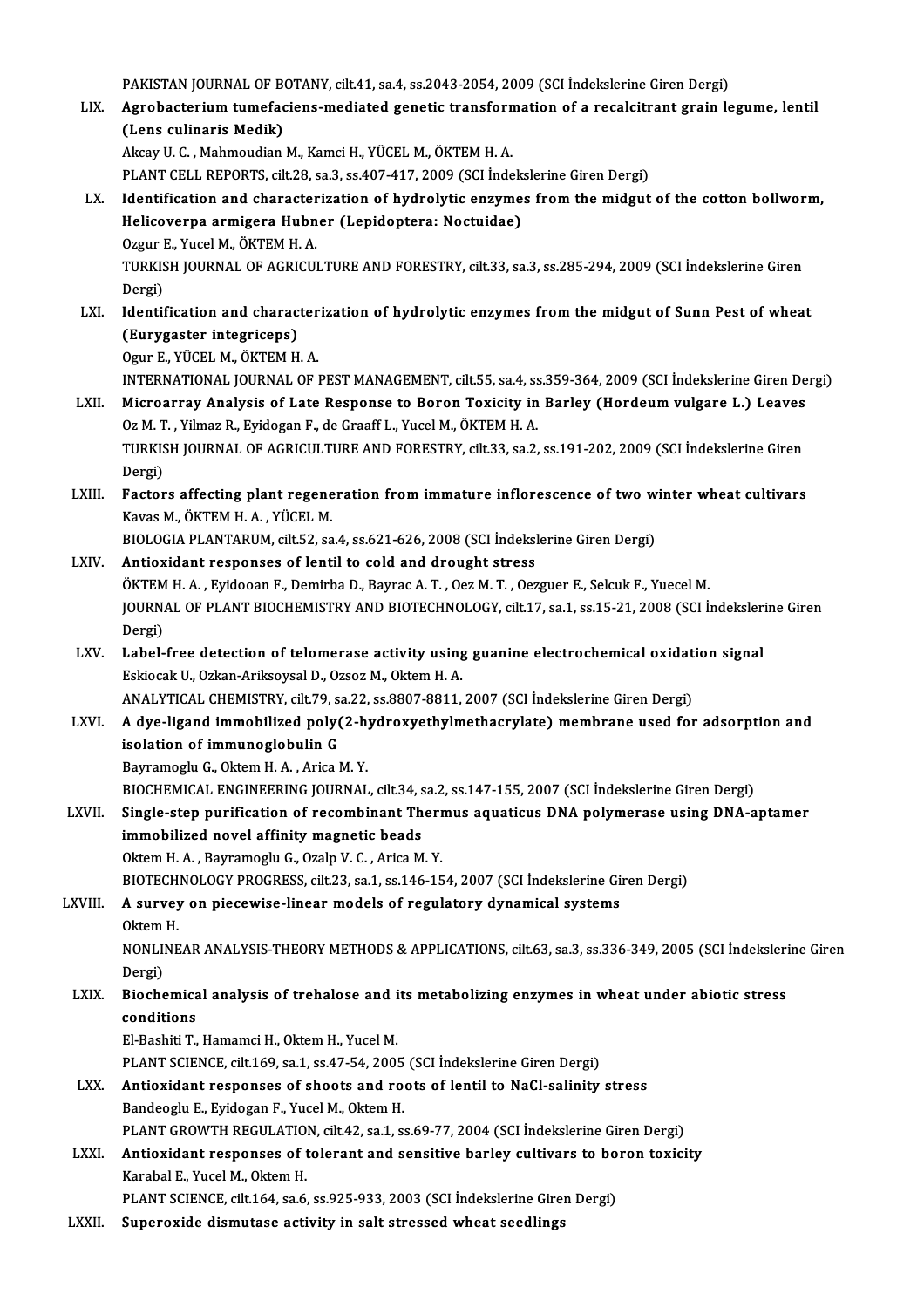EyidoganF.,OktemH.,YucelM. Eyidogan F., Oktem H., Yucel M.<br>ACTA PHYSIOLOGIAE PLANTARUM, cilt.25, sa.3, ss.263-269, 2003 (SCI İndekslerine Giren Dergi)<br>Sunanavide diamutase astivity of boyanlaid and tatranlaid wheat sultivare subjected t LXXIII. Superoxide dismutase activity of hexaploid and tetraploid wheat cultivars subjected to heat and chilling stress ACTA PHYSIOLO<br>Superoxide dis<br>chilling stress<br>Exidesen E. Olt Eyidogan F., Oktem H., Yucel M. CEREAL RESEARCH COMMUNICATIONS, cilt.31, ss.387-394, 2003 (SCI İndekslerine Giren Dergi) Eyidogan F., Oktem H., Yucel M.<br>CEREAL RESEARCH COMMUNICATIONS, cilt.31, ss.387-394, 2003 (SCI İndekslerine Giren Dergi)<br>LXXIV. Transformation of lentil (Lens culinaris M.) cotyledonary nodes by vacuum infiltration of CEREAL RESEARCH COMMUNIC<br>Transformation of lentil (Le<br>Agrobacterium tumefaciens<br>Mehmoudian M. Yusel M. Olter Transformation of lentil (Lens<br>Agrobacterium tumefaciens<br>Mahmoudian M., Yucel M., Oktem H.<br>PLANT MOLECULAR PIOLOCY REPO Agrobacterium tumefaciens<br>Mahmoudian M., Yucel M., Oktem H.<br>PLANT MOLECULAR BIOLOGY REPORTER, cilt.20, sa.3, ss.251-257, 2002 (SCI İndekslerine Giren Dergi) Mahmoudian M., Yucel M., Oktem H.<br>PLANT MOLECULAR BIOLOGY REPORTER, cilt.20, sa.3, ss.251-257, 2002 (SCI İndekslerine Giren Dergi)<br>LXXV. Nitrate reductase and glutamate dehydrogenase activities of resistant and sensiti PLANT MOLECULAR BIOLOGY REPORTER, cin<br>itrate reductase and glutamate dehydi<br>wheat and barley under boron toxicity<br>Makhaabi H. Yugal M. Oktam H Nitrate reductase and glutan<br>wheat and barley under bore<br>Mahboobi H., Yucel M., Oktem H.<br>JOUPNAL OF PLANT NUTERITION wheat and barley under boron toxicity<br>Mahboobi H., Yucel M., Oktem H.<br>JOURNAL OF PLANT NUTRITION, cilt.25, sa.8, ss.1829-1837, 2002 (SCI İndekslerine Giren Dergi)<br>Voquum infiltration based agrebastarium mediated gane trans Mahboobi H., Yucel M., Oktem H.<br>JOURNAL OF PLANT NUTRITION, cilt.25, sa.8, ss.1829-1837, 2002 (SCI İndekslerine Giren Dergi)<br>LXXVI. Vacuum infiltration based agrobacterium mediated gene transfer to lentil (Lens culinar JOURNAL OF PLANT NUTRITION, cilt.25, sa.8, ss<br>Vacuum infiltration based agrobacterium<br>Mahmoudian M., Celikkol U., Yucel M., Oktem H.<br>PIOTECHNOLOCY & PIOTECHNOLOCICAL FOUL Vacuum infiltration based agrobacterium mediated gene transfer to lentil (Lens culinaris M.) tissue:<br>Mahmoudian M., Celikkol U., Yucel M., Oktem H.<br>BIOTECHNOLOGY & BIOTECHNOLOGICAL EQUIPMENT, cilt.16, sa.1, ss.24-29, 2002 Mahmoudian M., Celikkol U., Yucel M., Oktem H.<br>BIOTECHNOLOGY & BIOTECHNOLOGICAL EQUIPMENT, cilt.16, sa.1, ss.24-29, 2002 (SCI İndekslerine Giren Dergi<br>LXXVII. Cell wall uronic acid concentrations of resistant and sensi BIOTECHNOLOGY & BIOTECHNOLOGICAL EQUIPMENT, cilt.16, sa.1, ss.24-29, 2002 (SCI Indekslerine Giren Dergi)<br>Cell wall uronic acid concentrations of resistant and sensitive cultivars of wheat and barley under<br>boron toxicity<br>Ma Cell wall uronic acid concent<br>boron toxicity<br>Mahboobi H., Yucel M., Oktem H.<br>JOUPNAL OF PLANT NUTPUTION boron toxicity<br>Mahboobi H., Yucel M., Oktem H.<br>JOURNAL OF PLANT NUTRITION, cilt.24, sa.12, ss.1965-1973, 2001 (SCI İndekslerine Giren Dergi)<br>Photosystem II and sellular membrane stability evaluation in bexanleid yıbest see Mahboobi H., Yucel M., Oktem H.<br>JOURNAL OF PLANT NUTRITION, cilt.24, sa.12, ss.1965-1973, 2001 (SCI İndekslerine Giren Dergi)<br>LXXVIII. Photosystem II and cellular membrane stability evaluation in hexaploid wheat seedli **JOURNAL OF PLANT**<br>Photosystem II an<br>stress conditions<br>Orain V. Oktom H. N Photosystem II and cellular mem<br>stress conditions<br>Ozalp V., Oktem H., Naqvi S., Yucel M.<br>JOUPNAL OF PLANT NUTPUTION. cilt stress conditions<br>Ozalp V., Oktem H., Naqvi S., Yucel M.<br>JOURNAL OF PLANT NUTRITION, cilt.23, sa.2, ss.275-283, 2000 (SCI İndekslerine Giren Dergi)<br>Effect of arashidanis asid an spesifis binding of [H\_3]nalayana ta aniaid Ozalp V., Oktem H., Naqvi S., Yucel M.<br>JOURNAL OF PLANT NUTRITION, cilt.23, sa.2, ss.275-283, 2000 (SCI İndekslerine Giren Dergi)<br>LXXIX. Effect of arachidonic acid on specific binding of [H-3]naloxone to opioid receptors **JOURNAL OF PLANT<br>Effect of arachidol<br>Apaydin S., Oktem H.<br>ACTA NEUPOPIOLOC** Effect of arachidonic acid on specific binding of [H-3]naloxone to opioid receptors<br>Apaydin S., Oktem H.<br>ACTA NEUROBIOLOGIAE EXPERIMENTALIS, cilt.60, sa.3, ss.361-363, 2000 (SCI İndekslerine Giren Dergi) Apaydin S., Oktem H.<br>ACTA NEUROBIOLOGIAE EXPERIMENTALIS, cilt.60, sa.3, ss.361-363, 2000 (SCI İndekslerine Giren Dergi)<br>LXXX. Changes in total protein profiles of barley cultivars in response to toxic boron concentration<br>M ACTA NEUROBIOLOGIAE EXPERI<br>Changes in total protein pro:<br>Mahboobi H., Yucel M., Oktem H.<br>JOUPNAL OF PLANT NUTRUTION Changes in total protein profiles of barley cultivars in response to toxic boron con<br>Mahboobi H., Yucel M., Oktem H.<br>JOURNAL OF PLANT NUTRITION, cilt.23, sa.3, ss.391-399, 2000 (SCI İndekslerine Giren Dergi)<br>Immebilization Mahboobi H., Yucel M., Oktem H.<br>JOURNAL OF PLANT NUTRITION, cilt.23, sa.3, ss.391-399, 2000 (SCI İndekslerine Giren Dergi)<br>LXXXI. Immobilization of catalase in poly(isopropylacrylamide-co-hydroxyethylmethacrylate) ther **JOURNAL OF PLANT NU<br>Immobilization of cat<br>reversible hydrogels**<br>Arice M. Oltam H. Oltai Immobilization of catalase in poly<br>reversible hydrogels<br>Arica M., Oktem H., Oktem Z., Tuncel S.<br>POLYMER INTERNATIONAL si<sup>1</sup>t 48, 23 reversible hydrogels<br>Arica M., Oktem H., Oktem Z., Tuncel S.<br>POLYMER INTERNATIONAL, cilt.48, sa.9, ss.879-884, 1999 (SCI İndekslerine Giren Dergi)<br>Effect of water deficit sonditione on sunorovide diamutase isoenzume astivi Arica M., Oktem H., Oktem Z., Tuncel S.<br>POLYMER INTERNATIONAL, cilt.48, sa.9, ss.879-884, 1999 (SCI Indekslerine Giren Dergi)<br>LXXXII. Effect of water deficit conditions on superoxide dismutase isoenzyme activities in wheat POLYMER INTERNATION<br>Effect of water deficit<br>Inci F., Oktem H., Yucel M.<br>CEREAL RESEARCH COMI Effect of water deficit conditions on superoxide dismutase isoenzyme activities in wheat<br>Inci F., Oktem H., Yucel M.<br>CEREAL RESEARCH COMMUNICATIONS, cilt.26, sa.3, ss.297-304, 1998 (SCI İndekslerine Giren Dergi)<br>2. DIMENSI Inci F., Oktem H., Yucel M.<br>CEREAL RESEARCH COMMUNICATIONS, cilt.26, sa.3, ss.297-304, 1998 (SCI İndekslerine Giren Dergi)<br>LXXXIII. 2-DIMENSIONAL ELECTROPHORESIS OF PROTEINS WITH A DIFFERENT APPROACH TO ISOELECTRIC-<br>FOCUSI **CEREAL RES<br>2-DIMENSI<br>FOCUSING<br>NAOVI S-07** 2-DIMENSIONAL ELECTROPHORESIS OF PROTEINS WITH A DIFFERENT APPROACH TO ISOELECTRIC-<br>FOCUSING<br>NAQVI S., OZALP V., OKTEM H., YUCEL M. ANALYST, cilt.119, sa.6, ss.1341-1344, 1994 (SCI İndekslerine Giren Dergi)

## Diğer Dergilerde Yayınlanan Makaleler

Iger Dergilerde Yayınlanan Makaleler<br>I. Growth of microalgae Chlorella vulgaris at the photobioreactor for biodiesel production<br>ERTÜRK H. SUDACIDAN M. VURDAKUL M. ÖKTEM H.A. ERTÜRKH. SUPERISTING TEHRTÜRKH.<br>ERTÜRK H., SUDAGIDAN M., YURDAKUL M., ÖKTEM H. A.<br>Misterhieleru and Bietechneleru Banerte silt 2, 20.1, 2011 ERTÜRK H., SUDAGIDAN M., YURDAKUL M., ÖKTEM H. A.<br>Microbiology and Biotechnology Reports, cilt.2, sa.1, 2018 (Diğer Kurumların Hakemli Dergileri)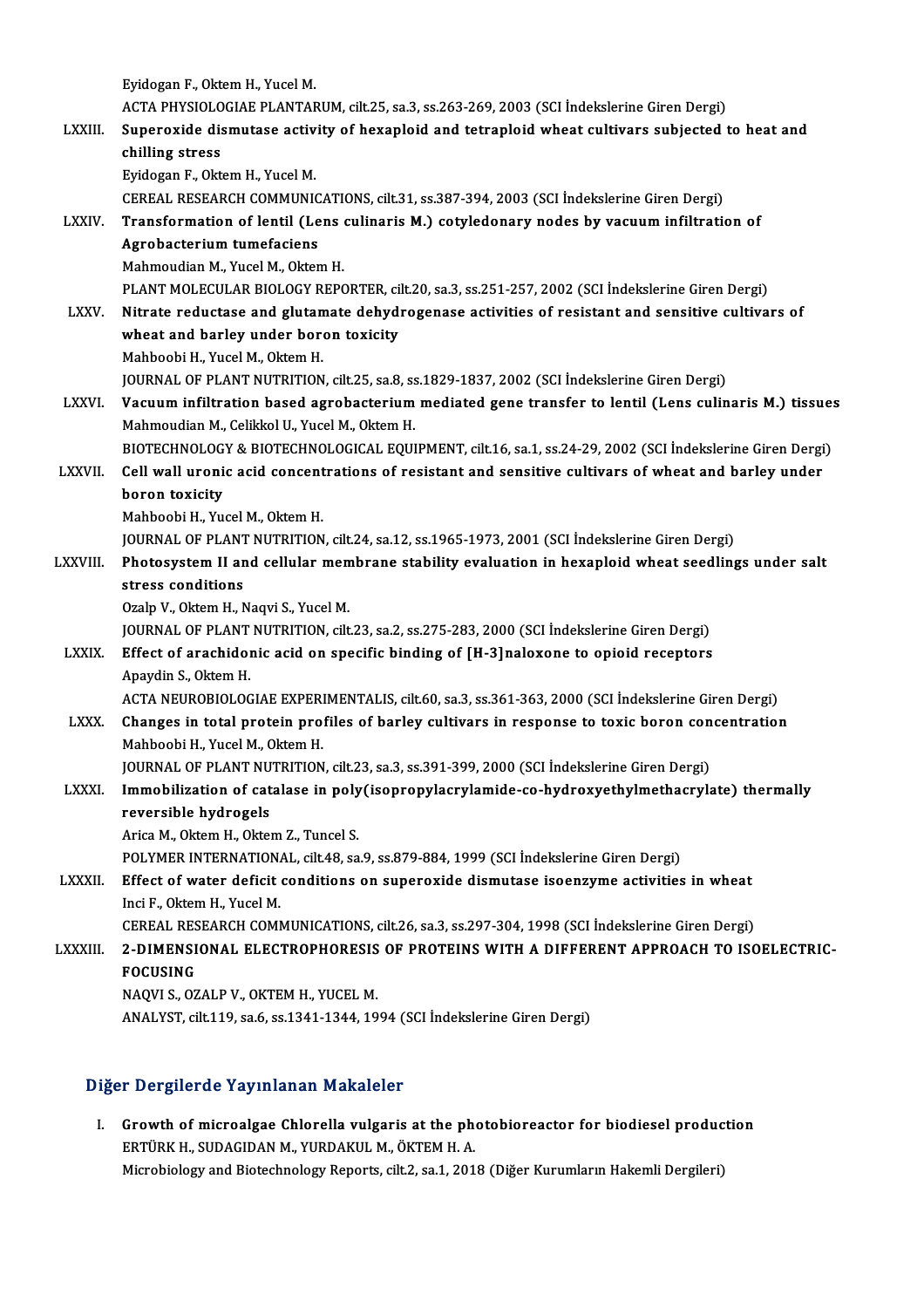## .<br>Kitap & Kitap Bölümleri itap & Kitap I<br>I. Biyoloji:ÖZ<br>APSLANÖ G

P & IIIdip Bolumici I<br>Biyoloji:ÖZ<br>ARSLAN Ö., ÇİÇEK N., YILMAZ R., ÖKTEM H. A. , EKMEKÇİ Y., KAYIHAN C., EYİDOĞAN F., KANDEMİR İ., ÇETİN D. Bi<mark>yoloji:ÖZ</mark><br>ARSLAN Ö., (<br>nobel, 2017<br>Lentil (Len

nobel, 2017<br>II. Lentil (Lens culinaris Medik) nobel, 2017<br>Lentil (Lens culinaris Medik)<br>ÇELİKKOL AKÇAY U., YÜCEL A. M. , ÖKTEM H. A.<br>Methode in Melesular Bielegy Agrebesterium B. Methods in Molecular Biology Agrobacterium Protocols, Kan Wang, Editör, Humana Press, New York, ss.265-274,<br>2015 ÇELİK<br>Metho<br>2015

# <sub>2015</sub><br>Hakemli Kongre / Sempozyum Bildiri Kitaplarında Yer Alan Yayınlar

akemli Kongre / Sempozyum Bildiri Kitaplarında Yer Alan Yayınlar<br>I. Effects of Radiation Dose Rates on DNA Extraction Obtained From Bacillus Anthracis<br>OPTATATLIM KENARL SEZICENS EVISON B.K. ÖKTEMH A I. Effects of Radiation Dose Rates on DNA Extraction Obtained From Bacillus Anthracis ORTATATLI M., KENAR L., SEZIGEN S., EYİSON R.K., ÖKTEM H. A. Effects of Radiation Dose Rates on DNA Extraction Obtained From<br>23' ncü Balkan Askeri Tıp Kongresi, Antalya, Türkiye, 11 - 14 Mayıs 2018<br>23' ncü Balkan Askeri Tıp Kongresi, Antalya, Türkiye, 11 - 14 Mayıs 2018<br>Yoral Misrae ORTATATLI M., KENAR L., SEZİGEN S., EYİSON R. K. , ÖKTEM H. A.<br>23' ncü Balkan Askeri Tıp Kongresi, Antalya, Türkiye, 11 - 14 Mayıs 2018<br>II. Yerel Micractinium sp. ME05 Suşunun Şilempe Kullanılarak Büyütülmesi ve Biyodizel 23' ncü Balkan Askeri Tıp Kongresi, Antalya, Türkiye, 11 - 14 l<br>Yerel Micractinium sp. ME05 Suşunun Şilempe Kullanıl<br>Köse Engin I., ÇEKMECELİOĞLU D., YÜCEL A.M. , ÖKTEM H. A.<br>19 ULUSI ARARASI KATU IMLI IILISAL RİVOTEKNOLOJ Yerel Micractinium sp. ME05 Suşunun Şilempe Kullanılarak Büyütülmesi ve Biyodizel<br>Köse Engin I., ÇEKMECELİOĞLU D., YÜCEL A. M. , ÖKTEM H. A.<br>19. ULUSLARARASI KATILIMLI ULUSAL BİYOTEKNOLOJİ KONGRESİ, Türkiye, 1 - 03 Aralık Köse Engin I., ÇEKMECELİOĞLU D., YÜCEL A. M. , ÖKTEM H. A.<br>19. ULUSLARARASI KATILIMLI ULUSAL BİYOTEKNOLOJİ KONGRESİ, Türkiye, 1 - 03 Aralık 2017<br>III. Aflatoksin B1 Tanısı İçin Mezoporlu Silika Nanoparçacık Tabanlı Aptasens 19. ULUSLARARASI KATILIMLI ULUSAL BİYOTEKNOLOJİ KONGRESİ, Türkiye, 1 - 03 Aralık 2017<br>Aflatoksin B1 Tanısı İçin Mezoporlu Silika Nanoparçacık Tabanlı Aptasensörün Geliş<br>BULUT O., YILMAZ M. D. , ÖKTEM H. A. Aflatoksin B1 Tanısı İçin Mezoporlu Silika Nanoparçacık Tabanlı Aptasensörün Gelişt<br>BULUT 0., YILMAZ M. D. , ÖKTEM H. A.<br>19. ULUSLARARASI KATILIMLI ULUSAL BİYOTEKNOLOJİ KONGRESİ, Türkiye, 1 - 03 Aralık 2017<br>Tam Hüsre Bakta IV. Tam Hücre Bakteriyel Biyosensörleri Kullanılarak Sudaki Ağır Metallerin Tespit Edilmesi<br>ELÇİN E., ÖKTEM H. A. 19. ULUSLARARASI KATILIMLI ULUSAL BİYOTEKNOLOJİ KONGRESİ, Türkiye, 1 - 03 Aralık 2017 Tam Hücre Bakteriyel Biyosensörleri Kullanılarak Sudaki Ağır Metallerin Tespit Edilr<br>ELÇİN E., ÖKTEM H. A.<br>19. ULUSLARARASI KATILIMLI ULUSAL BİYOTEKNOLOJİ KONGRESİ, Türkiye, 1 - 03 Aralık 2017<br>Malas Kullanılarak Yaral Misr ELÇİN E., ÖKTEM H. A.<br>19. ULUSLARARASI KATILIMLI ULUSAL BİYOTEKNOLOJİ KONGRESİ, Türkiye, 1 - 03 Aralık 2017<br>19. Melas Kullanılarak Yerel Micractinium sp. ME05 Suşunun Büyütülmesi ve Yağ Üretimi 19. ULUSLARARASI KATILIMLI ULUSAL BİYOTEKNOLOJİ KON<br>Melas Kullanılarak Yerel Micractinium sp. ME05 Suşun<br>Köse Engin I., ÇEKMECELİOĞLU D., YÜCEL A. M. , ÖKTEM H. A.<br>19. ULUSLARARASI KATILIMLI IILISAL RİYOTEKNOLOJİ KON Melas Kullanılarak Yerel Micractinium sp. ME05 Suşunun Büyütülmesi ve Yağ Üretim:<br>Köse Engin I., ÇEKMECELİOĞLU D., YÜCEL A. M. , ÖKTEM H. A.<br>19. ULUSLARARASI KATILIMLI ULUSAL BİYOTEKNOLOJİ KONGRESİ, Türkiye, 1 - 03 Aralık Köse Engin I., ÇEKMECELİOĞLU D., YÜCEL A. M. , ÖKTEM H. A.<br>19. ULUSLARARASI KATILIMLI ULUSAL BİYOTEKNOLOJİ KONGRESİ, Türkiye, 1 - 03 Aralık 2017<br>19. Growth of the algae Chlorella vulgaris at the photobioreactor and extract 19. ULUSLARARASI KAT<br>Growth of the algae C<br>biodiesel production<br>EPT<sup>(iDV</sup> H OVTEM H A Growth of the algae C.<br>biodiesel production<br>ERTÜRK H., ÖKTEM H. A.<br>Eth World Congress on E 6th World Congress on Biofuels abd Bioenergy, 5 - 07 Eylül 2017<br>6th World Congress on Biofuels abd Bioenergy, 5 - 07 Eylül 2017 ERTÜRK H., ÖKTEM H. A.<br>6th World Congress on Biofuels abd Bioenergy, 5 - 07 Eylül 2017<br>VII. Cold-induced comparative transcriptome analysis of Potato (Solanum tuberosum L. cv. Kennebec)<br>that betarelegevely expresses the ri 6th World Congress on Biofuels abd Bioenergy, 5 - 07 Eylül<br>Cold-induced comparative transcriptome analysis of<br>that heterologously expresses the rice Osmyb4 gene<br>AVDIN C. OF M.T. Vusel M. Oktom H.A. Cold-induced comparative transcrip<br>that heterologously expresses the r<br>AYDIN G., Oz M. T. , Yucel M., Oktem H. A.<br>European Bistechnology Conference, Le that heterologously expresses the rice Osmyb4 gene<br>AYDIN G., Oz M. T. , Yucel M., Oktem H. A.<br>European Biotechnology Conference, Letonya, 5 - 07 Mayıs 2016, cilt.231<br>Therme resistant misroelses for biodisesl production AYDIN G., Oz M. T., Yucel M., Oktem H. A.<br>European Biotechnology Conference, Letonya, 5 - 07 Mayıs 20<br>VIII. Thermo-resistant microalgae for biodiesel production<br>Oney M. Sonmer C. ÖVTEM H. A. VÜCEL M. European Biotechnology Conference, Letony<br>Thermo-resistant microalgae for biodio<br>Onay M., Sonmez C., ÖKTEM H. A. , YÜCEL M.<br>EERS EMPO 2014 Conference, Baris, Erange Thermo-resistant microalgae for biodiesel production<br>Onay M., Sonmez C., ÖKTEM H. A. , YÜCEL M.<br>FEBS EMBO 2014 Conference, Paris, Fransa, 30 Ağustos - 04 Eylül 2014, cilt.281, ss.672-673<br>Biodiesel production from burelput Onay M., Sonmez C., ÖKTEM H. A. , YÜCEL M.<br>FEBS EMBO 2014 Conference, Paris, Fransa, 30 Ağustos - 04 Eylül 2014, cilt.281, ss.672-67.<br>IX. Biodiesel production from huzelnut oil by means of transesterification reaction<br>Onay FEBS EMBO 2014 Conference, P.<br>Biodiesel production from h<br>Onay M., YÜCEL M., ÖKTEM H. A.<br><sup>29th</sup> Congress of the Eaderation 38thCongress of the Federation from huzelnut oil by means of transesterification reaction<br>Chay M., YÜCEL M., ÖKTEM H. A.<br>38th Congress of the Federation-of-European-Biochemical-Societies (FEBS), Saint Peter, Guernsey Ve Al Onay M., YÜCEL M., ÖKTEM H. A.<br>38th Congress of the Federation-of-Eu<br>11 Temmuz 2013, cilt.280, ss.598-599<br>Annligation of Eiber EISH mathod: 38th Congress of the Federation-of-European-Biochemical-Societies (FEBS), Saint Peter, Gundent 11 Temmuz 2013, cilt. 280, ss. 598-599<br>X. Application of Fiber-FISH methods for Transgene Analysis in Transgenic Plants<br>Algents 11 Temmuz 2013, cilt.280, ss.598-599<br>Application of Fiber-FISH methods for Transgene Anal<br>Aksoy S., Hekimbasi T., EYİDOĞAN F., ÖKTEM H. A. , BUDAK H.<br>7th Euronean Cytegenetics Conference Stockholm, İsyes 4 Application of Fiber-FISH methods for Transgene Analysis in Transgenic Plants<br>Aksoy S., Hekimbasi T., EYİDOĞAN F., ÖKTEM H. A. , BUDAK H.<br>7th European Cytogenetics Conference, Stockholm, İsveç, 4 - 07 Temmuz 2009, cilt.17, Aksoy S., Hekimbasi T., EYİDOĞAN F., ÖKTEM H. A. , BUDAK H.<br>7th European Cytogenetics Conference, Stockholm, İsveç, 4 - 07 Temmuz 2009, cilt.17, ss.170<br>XI. Optimisation of tissue culture, regeneration and Agrobacterium-med 7th European Cytogenetics Conference, Stockholm, İsveç, 4 - 07 Temmuz 2009, cilt.17, ss.170<br>Optimisation of tissue culture, regeneration and Agrobacterium-mediated transformation<br>paramaters in winter wheat cultivars (T.dur Optimisation of tissue culture,<br>paramaters in winter wheat culture<br>Kavas M., ÖKTEM H.A., YÜCEL M.<br>11th Annual Congress of the Inter 11th Annual Congress of the International-Association-for-Plant-Tissue-Culture-and-Biotechnology, Beijing, Çin, 13<br>- 18 Ağustos 2006, ss.315-318 Kavas M., ÖKTEM H. A., YÜCEL M.